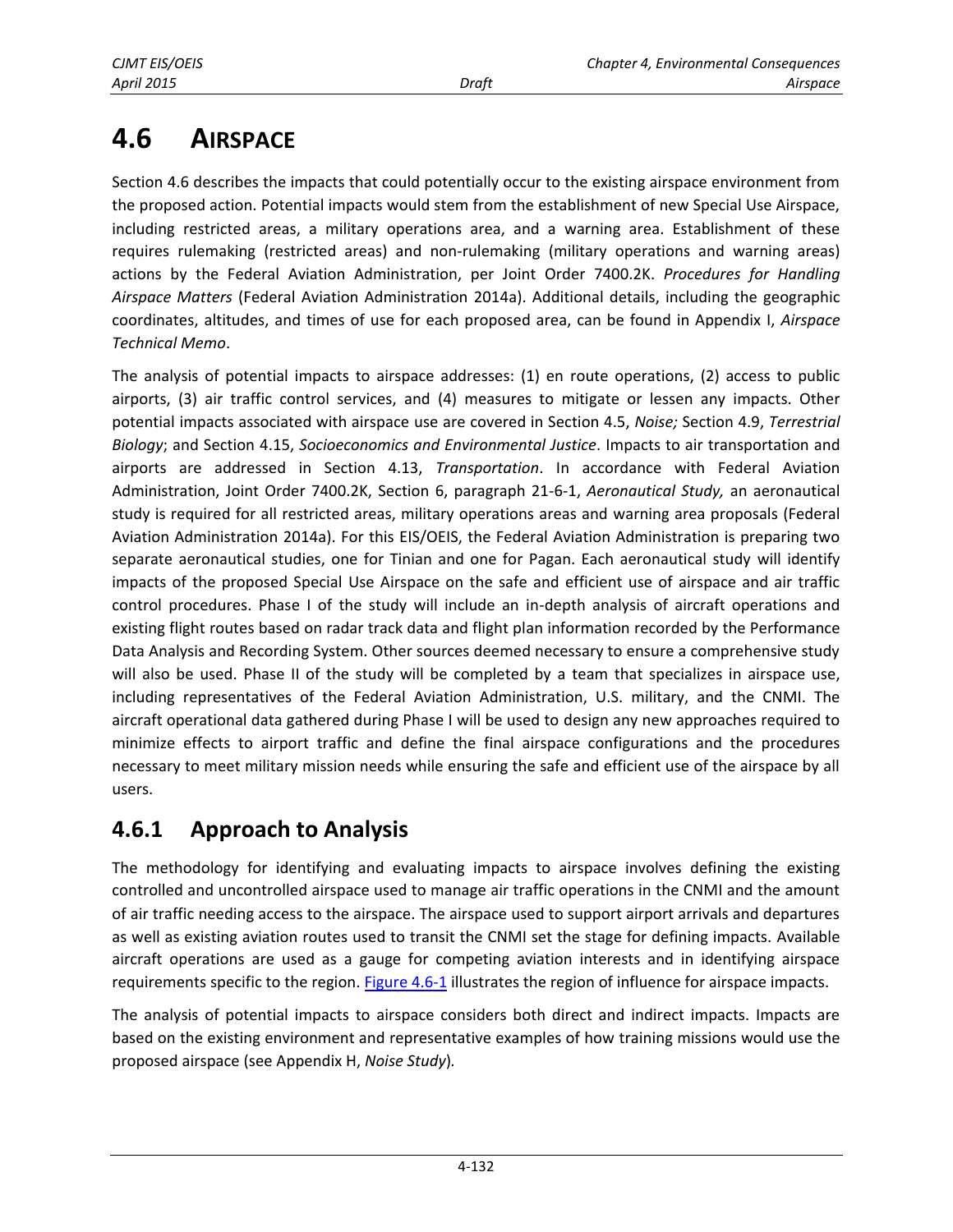<span id="page-1-0"></span>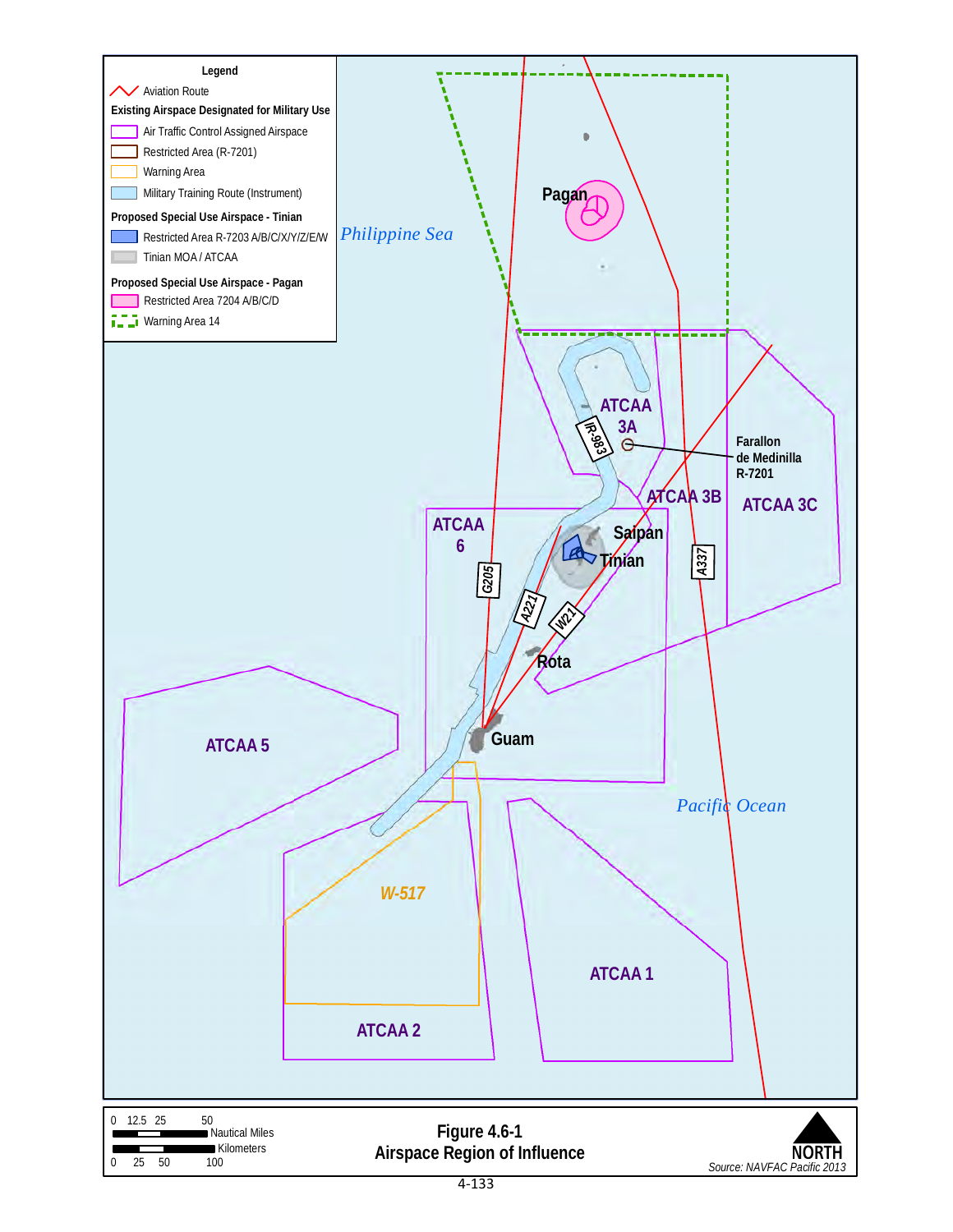For this EIS/OEIS impacts are identified for the local region of influence and based on the best information available. Therefore, significance was determined qualitatively based on the degree of change as well as regulatory standards where applicable. Direct impacts would be expected to result if use of the proposed airspace would interfere with the safe and efficient use of the airspace or interference with the safe, orderly, and expeditious flow of air traffic. Indirect impacts are based on potential economic impacts (i.e., fuel consumption, additional time needed to transit the airspace) that could occur as a result of changes to published aviation routes, instrument approach procedures, standard instrument departure procedures, or a requirement for visual flight rule air traffic to change from a regular flight course or altitude.

The analysis in this EIS/OEIS is based on the following factors.

- Each airspace unit would be activated as needed for live-fire training.
- The proposed Restricted Areas 7203A/B/C would be charted for use daily from 7:00 a.m. to 10:00 p.m. except for periods with Saipan International Airport flight (large passenger jet or jetliner) activity. The airspace would be activated at other times through Notices to Airmen.
- The proposed Restricted Areas 7203X/Y/Z would be charted for use daily from 7:00 a.m. to 10:00 p.m. with activation at other times through a Notice to Airmen.
- The proposed Restricted Areas 7203E/W, and Tinian Military Operations Area would be charted for use and activated as needed through Notices to Airmen. Tinian Air Traffic Control Assigned Airspace would be requested as needed to extend the Tinian Military Operations Area.

**A Notice to Airmen** is a notice or advisory distributed by local aviation authorities. It contains information concerning the establishment, conditions, or change in any aeronautical facility, service, procedure or hazard, the timely knowledge of which is essential to personnel and systems concerned with flight operations. Joint Region Marianas is responsible for ensuring Notices to Airmen are issued prior to airspace activation. Notices to Airmen are available on the Internet at [https://www.notams.jcs.mil.](https://www.notams.jcs.mil/)

- Restricted Area 7204A/B/C/D, and Warning Areas 14 High and 14 Low would be charted for use and activated as needed through Notices to Airmen.
- Each Restricted Area would be activated as needed from the surface to altitudes between 4,000 feet (1,219 meters) and 18,000 feet (5,182 meters) MSL based on the ranges and weapons to be used and the intent to train with participating aircraft (see Appendix I, *Airspace Technical Memo* for additional detail).
- As depicted in Figure 2.4-18, proposed restricted area 7203 has been segmented into eight individual airspace units, Restricted Area 7203A/B/C/X/Y/Z/E and W. Each restricted area's configuration is based on RTA locations and the distance (both vertical and horizontal) needed to ensure safe separation of military activities from non-participating aircraft. The division of Restricted Area 7203 into eight segments would support optimal management of the ranges and airspace and accommodate airport air traffic and smaller inter-island commuter aircraft travelling between Tinian and Saipan. The segmented airspace was specifically designed to provide for airspace activation of those areas and those altitudes necessary to complete training while minimizing any potential effects on air traffic. The segmentation would ensure that provisions can be made for access to Tinian and Saipan International Airports with minimum delay as required by Federal Aviation Administration Joint Order 7400.2K, paragraph 23-1-4.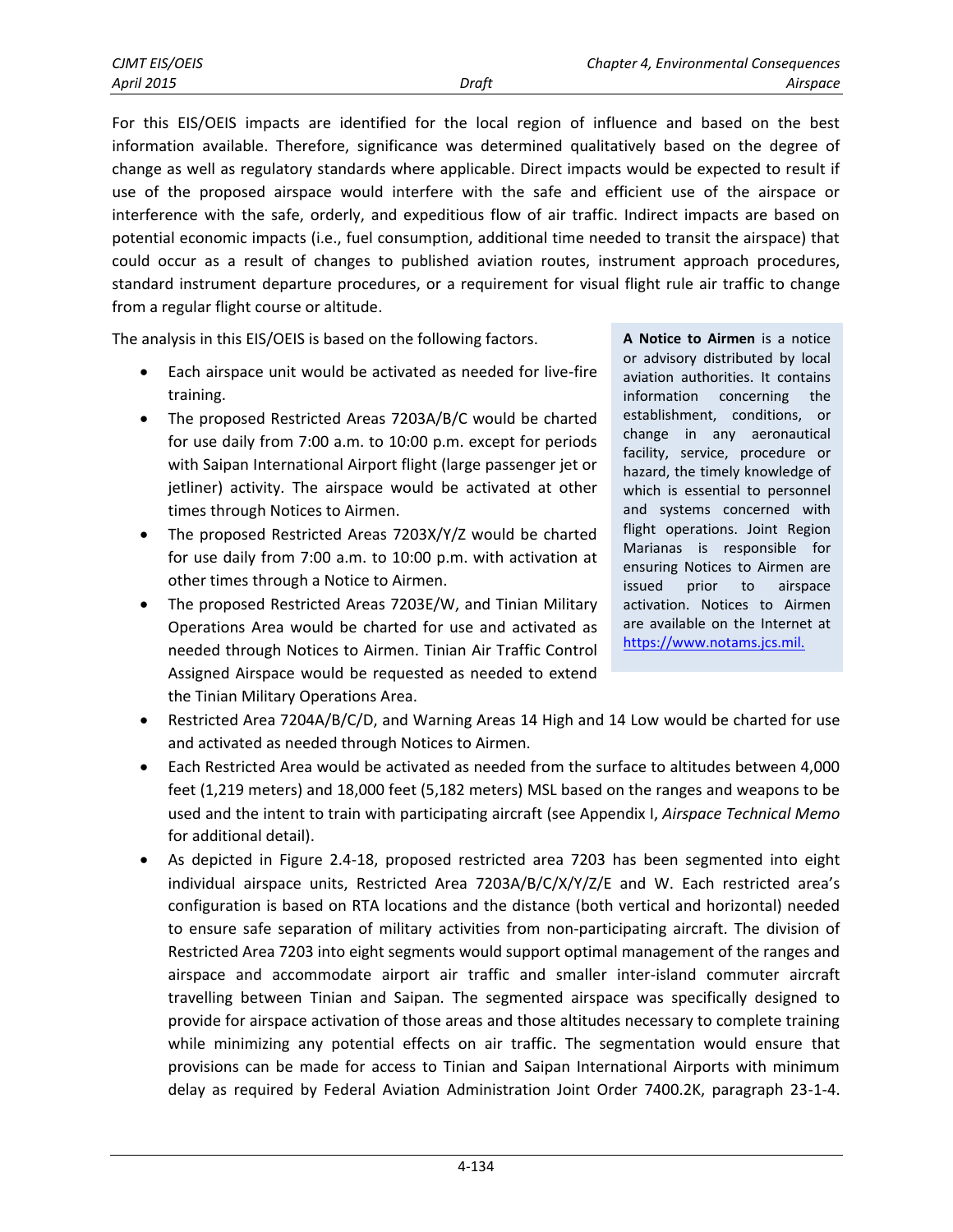Additionally, the segmented airspace supports the current requirement for the fleet of single engine airplanes operating between Tinian and Saipan to remain within glide distance to shore.

- The floor of the proposed Tinian Military Operations Areas was raised from 1,500 feet (457 meters) above ground level to 3,000 feet (914 meters) to accommodate air traffic and eliminate penetration of Saipan International Airport's Class D airspace.
- Individual airspace units on Tinian (Restricted Areas 7203A/B/C/X/Y/Z/E/W) and the Tinian Military Operations Area/Air Traffic Control Assigned Airspace (see Chapter 2, *Proposed Action and Alternatives*, Figure 2.4-14a) would be used either individually or in conjunction with each other depending on the training being conducted. Similarly, Pagan (Restricted Areas 7204A/B/C and Warning Areas 14 High and 14 Low) would be used either individually or in conjunction with each other.
- Training periods on Tinian and Pagan could overlap with each other or be independent of each other.
- The operations estimates are based on the optimum number of mission events required by air and ground forces to maintain combat readiness proficiency levels. Due to variations in missions and pilot tactics, the operational information presented in Appendix H, *Noise Study,* to define altitude distributions and times of day are representative examples of how missions would be flown.

In accordance with Federal Aviation Administration Joint Order 7400.2k, paragraph 23-1-4, the restricted area must exclude the airspace 1,500 feet (457 meters) above ground level and below within a 3 nautical mile (5.6 kilometer) radius of airports available for public use. For this EIS/OEIS it is assumed that Change 2 to Federal Aviation Administration Joint Order 7400.2K, publicized and opened for public comment in November 2014, will be approved as requested by the DoN, in part, to support this proposed action. The order states that a reduction to the 3-nautical mile (5.6-kilometer) exclusionary airspace surrounding Tinian International Airport, may be approved by the Federal Aviation Administration on a case-by-case basis after a risk based analysis is accomplished in accordance with the safety risk management process, and development of a risk resolution implementation plan (Federal Aviation Administration 2015).

# **4.6.2 Resource Management Measures**

The Federal Aviation Administration has regulatory authority over the National Airspace System and all airspace is governed by Federal Aviation Administration policies and procedures; therefore, best management practices and standard operating procedures do not apply to airspace. The U.S. military is, however, committed to limiting impacts to other users of the airspace and is working closely with the Federal Aviation Administration with regards to the establishment of this proposed airspace. The potential mitigation measures identified in this section are currently being coordinated with the Federal Aviation Administration and could be modified during the coordination process. A mitigation plan will be prepared in coordination with Federal Aviation Administration as part of the EIS process. The Department of Defense will continue working with the Federal Aviation Administration to minimize potential impacts and define required mitigation measures.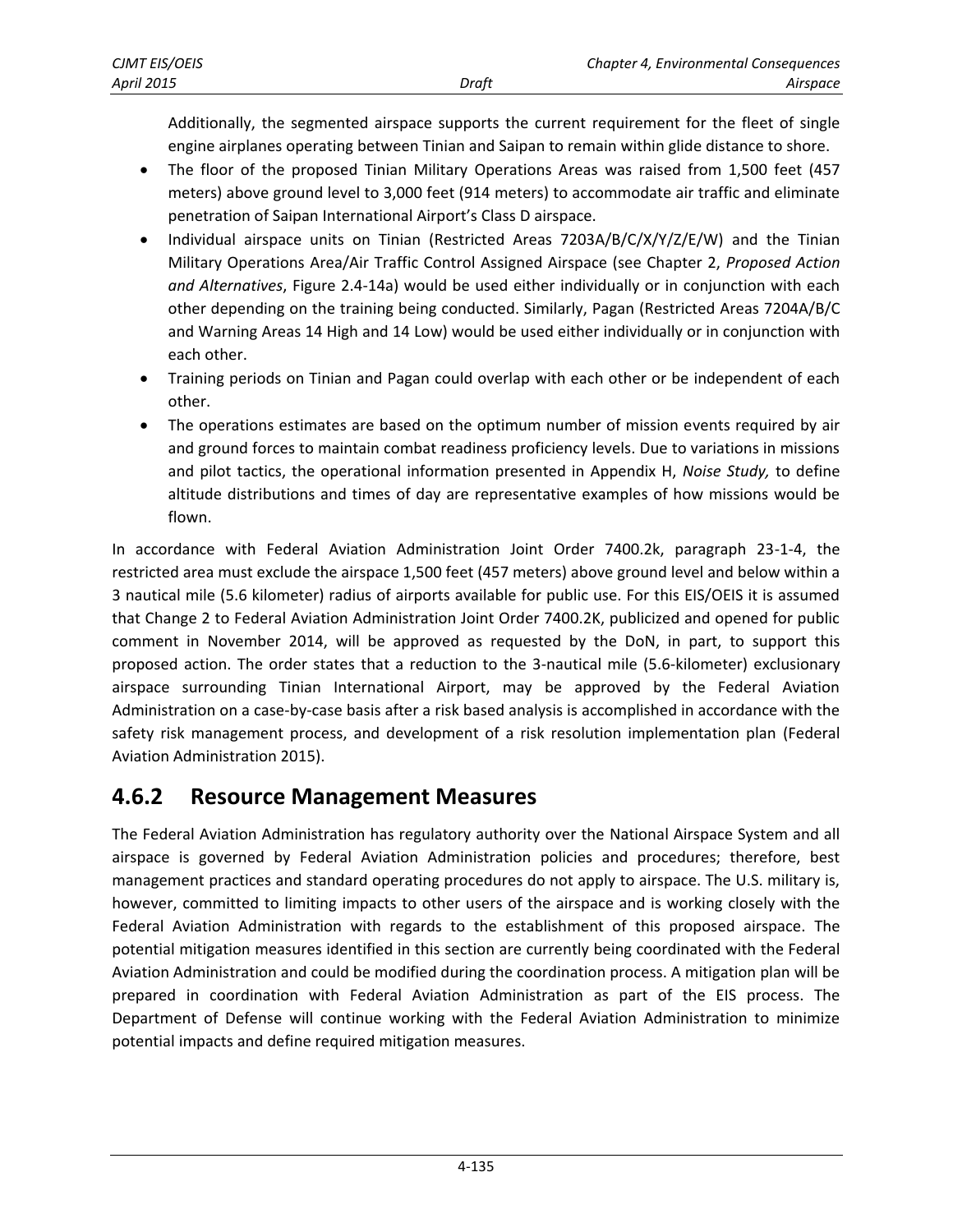# <span id="page-4-0"></span>**4.6.3 Tinian**

The potential impacts analyzed herein are based on establishment and use of the proposed Restricted Areas 7203A/B/C/X/Y/Z/E and W and the Tinian Military Operations Area as they relate to civilian aircraft operations needing access to the airspace associated with use of the Tinian and Saipan International Airports. Impacts to commercial air traffic on published aviation routes are discussed based on potential interaction with the Tinian Military Operations Area/Air Traffic Control Assigned Airspace. Impacts to navigable airspace as a result of proposed construction projects are addressed as airspace obstructions. Discussion of airspace obstructions includes only the effect of proposed construction projects that would place restrictions on the use of the airspace and that require Federal Aviation Administration review and approval. Details regarding construction and airport improvements are included in Section 4.13, *Transportation*.

The Marine Corps Guam Range Management Division would have the overall responsibility for safety functions during all training events within the RTA on Tinian. These functions would include airspace management, access, aircraft movement, and Special Use Airspace de-confliction surveillance. They are described in detail in Appendix C, *Unconstrained Training Concept for Tinian and Pagan*.

Continued coordination during the Federal Aviation Administration's aeronautical process will include development of the procedures needed to accommodate arrivals, departures and missed approaches to the Saipan and Tinian International Airports. The procedures would set forth appropriate measures to assure the safe passage of all commercial and private aircraft and provide for commercial large passenger jets and jetliners approaching Saipan to be given priority access to the airspace needed to land.

# **4.6.3.1 Tinian Alternative 1**

Tinian Alternative 1 has the potential of impacting the airspace associated with aircraft operations at Tinian and Saipan International Airports, the airspace associated with the transition between Tinian and Saipan, and published commercial routes in the region of influence. The impacts based on the proposed increase in aircraft operations at the Tinian International Airport and establishment of a new military operations area, air traffic control assigned airspace, and restricted area follow.

### **4.6.3.1.1 Tinian**

### **4.6.3.1.1.1 Increased Operations at Tinian International Airport**

The increase in aircraft operations at Tinian International Airport would have direct effects on civilian air traffic. As indicated in [Table 4.6-1,](#page-5-0) there were 48,640 non-military operations at Tinian International Airport in 2013. Approximately 18,656 (i.e., annual average day operations multiplied by 140 days) of the non-military operations could be impacted by the proposed action. These operations would continue to require access to the Tinian International Airport as well as the airspace needed to transit between Tinian and Saipan. This could be expected for some part of each day for up to 20 weeks per year based on the training being conducted.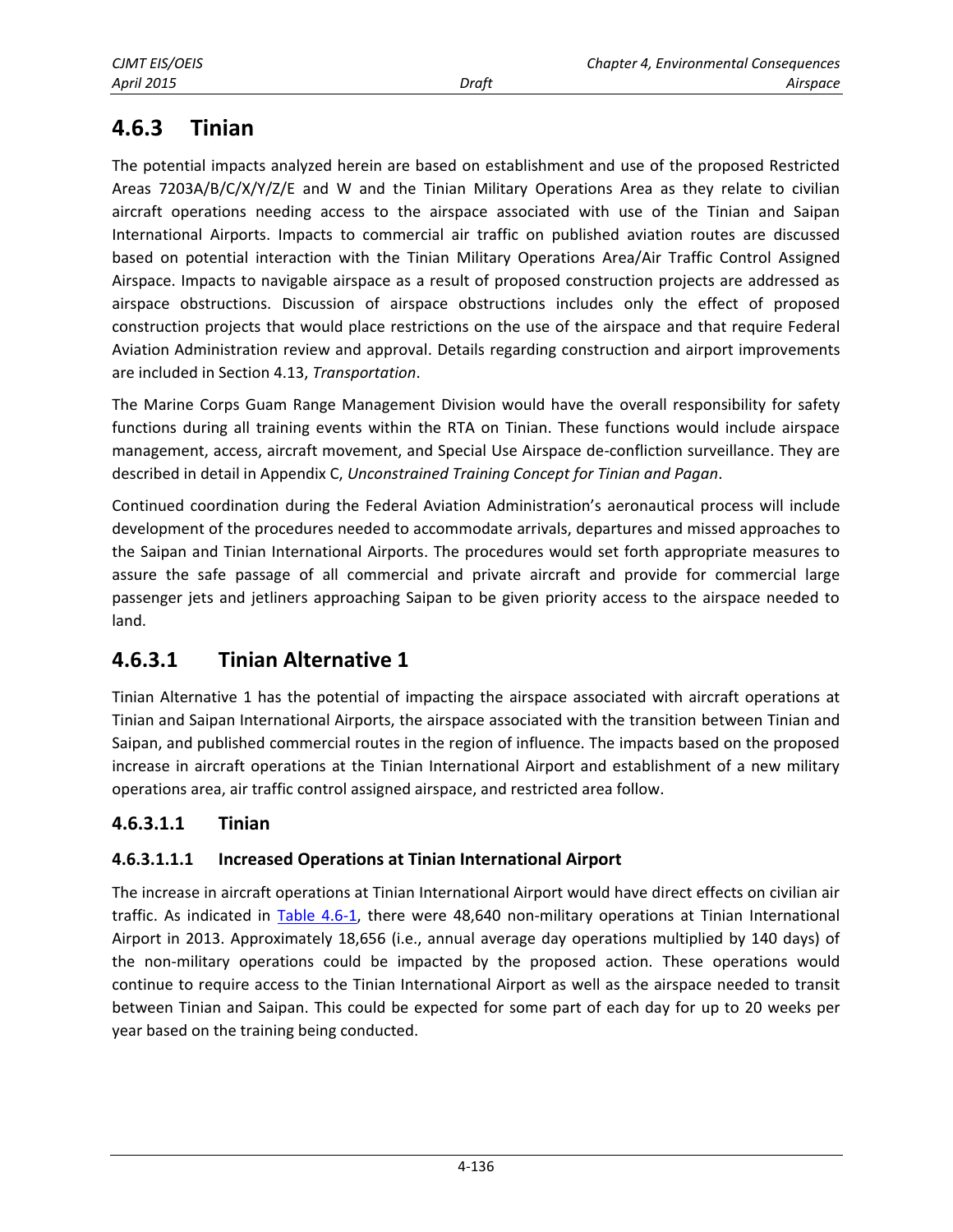| <b>Aircraft Type</b>          | <b>Existing Airport</b><br><b>Operations</b> | <b>Proposed Airport</b><br><b>Operations</b> | <b>Change in Airport</b><br><b>Operations</b> |
|-------------------------------|----------------------------------------------|----------------------------------------------|-----------------------------------------------|
| Military                      | 476                                          | 9.244                                        | $+8.768$                                      |
| GA Single Engine <sup>3</sup> | 48.640                                       | 48.640                                       |                                               |
| Total                         | 49.116                                       | 57,884                                       | $+8.768$                                      |

<span id="page-5-0"></span>

| Table 4.6-1. Change in Tinian International Airport Annual Airport Operations <sup>1,2</sup> |  |  |
|----------------------------------------------------------------------------------------------|--|--|
|----------------------------------------------------------------------------------------------|--|--|

*Notes:* <sup>1</sup> Operations include departures, arrivals and closed patterns. Closed patterns count as two airport operations, one approach and one departure.

 $^{2}$ Based on the 2014 to 2040 year-over-year growth rate estimated by the Federal Aviation Administration Terminal Area Forecast (Federal Aviation Administration 2013), air traffic operations for Tinian International Airport would not be expected to change (see also Appendix O, *Transportation Study*).

<sup>3</sup>Air traffic between Saipan International Airport, Tinian International Airport, and Rota International Airport.

As shown in [Table 4.6-1,](#page-5-0) annual operations at Tinian International Airport would be expected to increase by 8,768 operations or an average of approximately 62 operations per day (31 approaches and 31 departures) during some portion of the 20 weeks of training (non-consecutive), although the tempo would fluctuate during the training period. Approximately 45% of the operations (3,898 annual/28 daily) would be related to field carrier landing practice and other practice approaches by fighter aircraft (3,000 annual/21 daily), helicopters (598 annual/4 daily), and MV-22's (300 annual/2 daily). Each airframe would practice multiple approaches during a single flight. The number of approaches is dependent on pilot proficiency requirements. Table 4.5-11, (see Section 4.5, *Noise*), provides detailed information on proposed military operations.

The increase in military air traffic would not restrict access to Tinian International Airport, but civilian flights could experience delays in departures and arrivals during the time when military aircraft are practicing approaches to the runway. Aircraft arrivals and departures would continue to occur on a first come, first serve basis with pilots notifying each other of their intentions via the common traffic advisory frequency or as directed by Air Traffic Control. Pilots flying to and from Saipan would be expected to continue to land and depart using visual flight rules. Guam Combined Center/Radar Approach Control would continue to be responsible for departures and arrivals on published approaches above 3,500 feet (1,067 meters) MSL.

Without mitigation, there is a potential for significant impacts to aircraft needing access to the Tinian International Airport at times when military are practicing field carrier landings. The following potential mitigation measures would minimize direct and indirect impacts to Tinian International Airport arrivals and departures.

Potential mitigation measures include:

- Establish a Letter of Procedure or Joint Use Agreement to accommodate civilian arrivals and departures into the airport.
- Establish communication procedures between Tinian Range Control and Saipan International Airport Air Traffic Control to ensure priority access to Tinian International Airport for life-flight and other emergency-related activities.
- Add positive control measures (e.g., air traffic control tower at Tinian, short-range radar on Tinian or Saipan that would allow air traffic controllers to see aircraft operating below 2,000 feet [609 meters]), and communications capability at Saipan or Tinian to ensure non-participating aircraft are advised of military operations.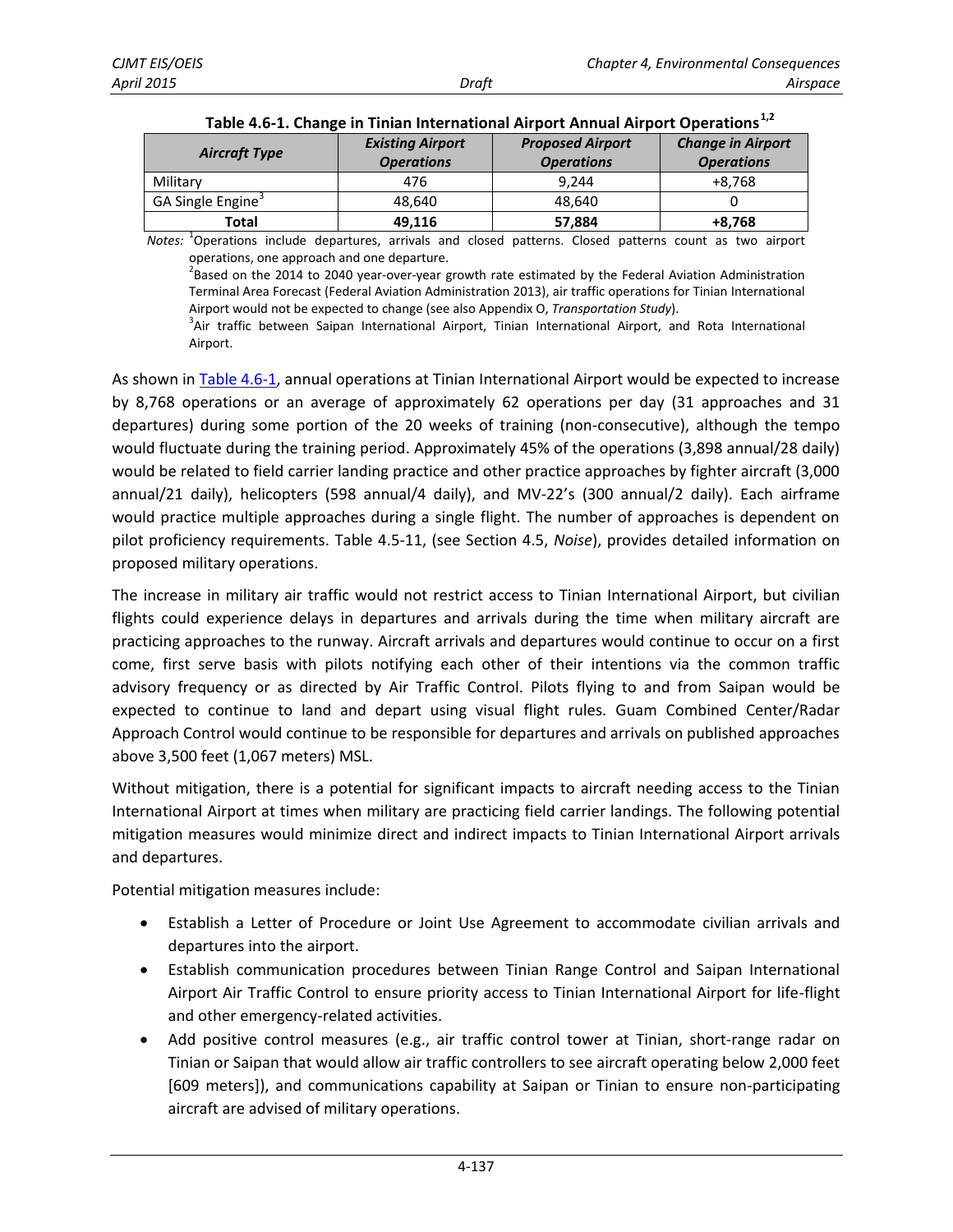| CJMT EIS/OEIS |       | <b>Chapter 4, Environmental Consequences</b> |          |
|---------------|-------|----------------------------------------------|----------|
| April 2015    | Draft |                                              | Airspace |

Implementation of the above measures and others identified through coordination with the Federal Aviation Administration would reduce impacts to less than significant. The Letter of Procedure and communications procedures would include the procedures necessary to ensure the safe and efficient use of airspace by all users. The addition of a Tactical Air Navigational System and positive control measures would benefit all users of the airspace as air traffic control services would be available to aircraft operating below 2,000 feet (609 meters) MSL.

#### **4.6.3.1.1.2 Tinian Military Operations Area**

Activation of the Tinian Military Operations Area independent of the restricted airspace would not be expected to impact commuter flight routes or the departures or approaches to Tinian International Airport.

Pilots transiting between Saipan and Tinian would be expected to fly below 3,000 feet (914 meters) MSL, the floor of the Tinian Military Operations Area. Pilots desiring to fly above 3,000 feet (914 meters) MSL (military and non-military) would need to follow see-and-avoid procedures as they do today to ensure safe separation of aircraft. Pilots desiring not to transit through the active military operations area would need to remain below 3,000 feet (914 meters) MSL.

Aircraft arriving on published approaches into Tinian International Airport would be at or above 2,600 feet (792 meters) MSL within 11 nautical miles (20 kilometers) of the runway and would be

**Tinian Military Operations Area** is defined by a 12-nautical mile (22 kilometer) boundary surrounding Tinian with vertical limits from 3,000 feet (914 meters) MSL up to, but not including, 18,000 feet (5,486 meters) MSL with Air Traffic Control Assigned Airspace requested as necessary to support activity at and above 18,000 feet (5,486 meters) MSL.

descending when they reach the Tinian Military Operations Area boundary (Skyvector 2013). Missed approaches to the runway would climb to 2,800 feet (853 meters) and hold or return for another approach. Aircraft departures would need to remain below 3,000 feet (914 meters) until clear of the military operations area. Air traffic would be expected to remain below 3,000 feet (914 meters) MSL.

The proposed Tinian Military Operations Area would have less than significant impacts to aircraft operations needing access to the airspace to transit between Saipan and Tinian.

#### **4.6.3.1.1.3 Restricted Area 7203**

As can be seen in [Figure 4.6-2,](#page-7-0) when active, Restricted Area 7203 would directly impact the existing Tinian commuter aircraft flight path. As non-participating aircraft, civilian aircraft would not be permitted to use the existing flight path while the restricted areas are active without permission of the controlling agency. Although chartered and private flights between islands would continue to be flown under visual flight rules using the most direct route possible, they would need to fly outside of the restricted area or obtain permission from the controlling agency to transit the area. The two major airspace units that would have the most impact to this type of transit are Restricted Area 7203W (west of Tinian) and Restricted Area 7203E (east of Tinian). If only one of these is activated together with the airspace units overlying Tinian (Restricted Area 7203A/B/C/X/Y/Z), civilian aircraft can continue flights on the other side of the island. Rerouting around the west end of the island would increase distance and add time to the flights, while rerouting around the east of the island would not (see more detailed discussion below).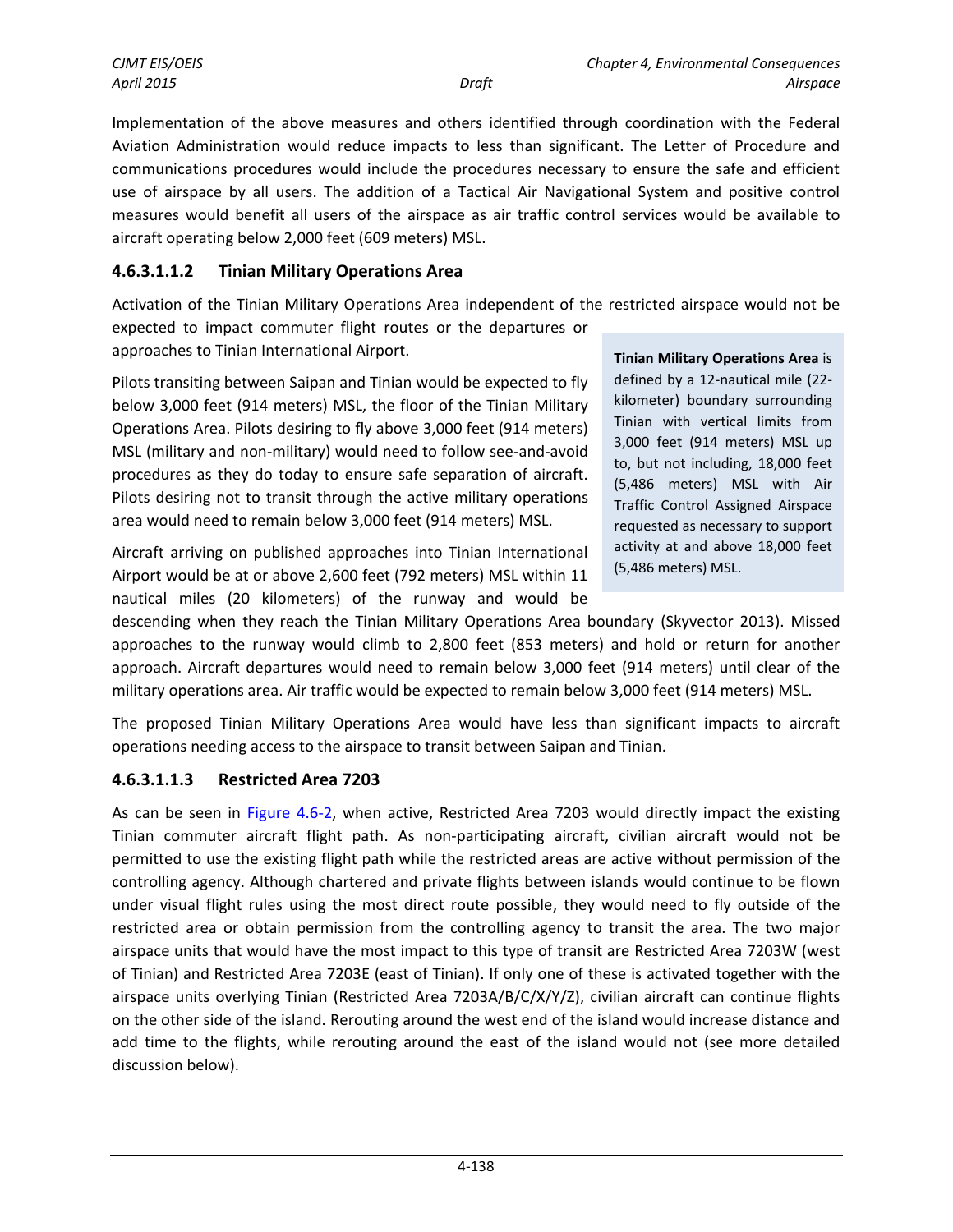<span id="page-7-0"></span>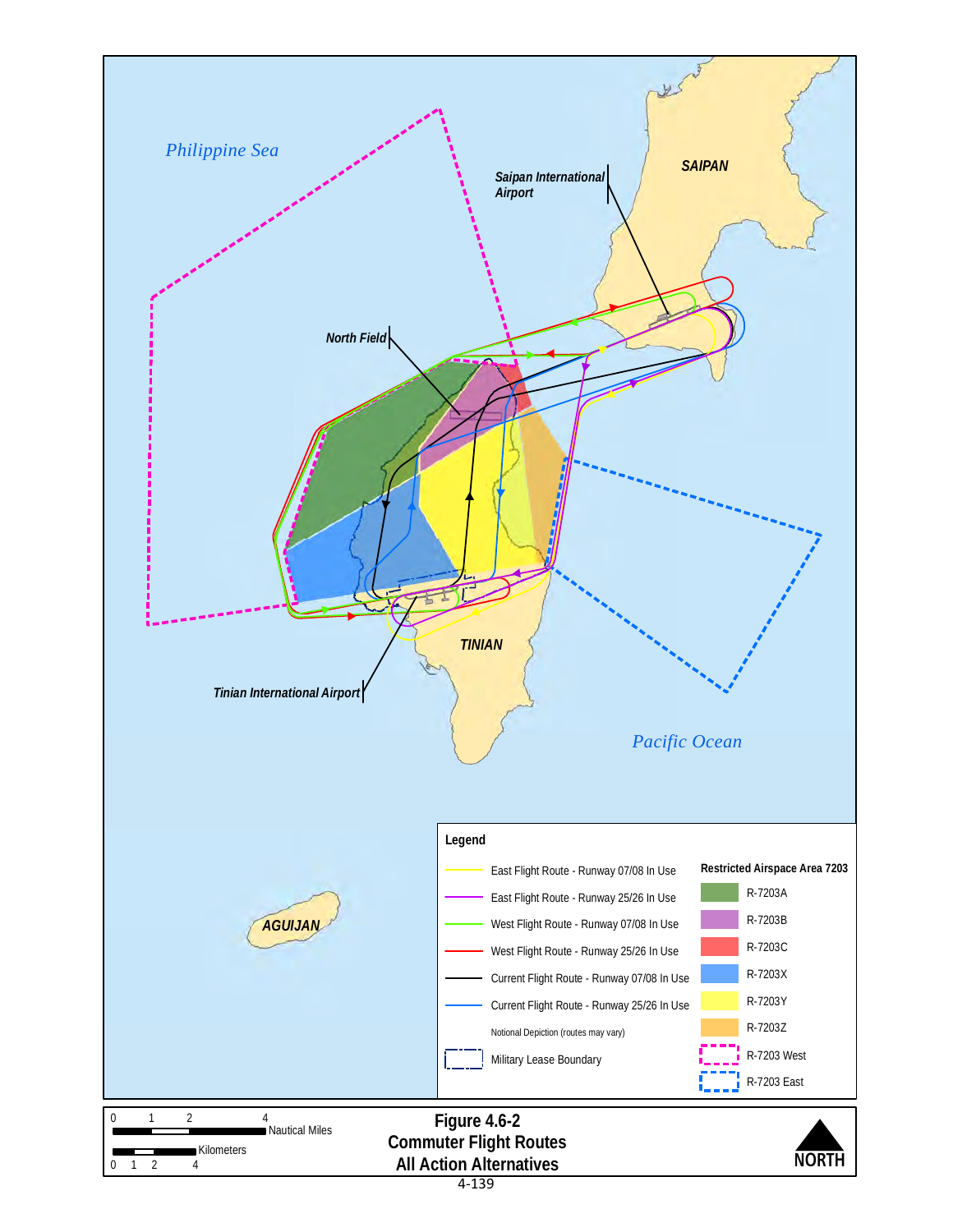| <b>CJMT EIS/OEIS</b> |       | Chapter 4, Environmental Consequences |          |
|----------------------|-------|---------------------------------------|----------|
| <b>April 2015</b>    | Draft |                                       | Airspace |

When all airspace units (i.e., Restricted Areas 7203A/B/C/X/Y/Z/E/W) are activated, civilian aircraft could not transit on either side. However, activation of all airspace units at the same time would typically occur only one or two times per week during the 20 weeks of training, and the duration would be two hours or less. With advance notice and coordination, chartered and private flights would be able to plan for these events. Furthermore, the Department of Defense would coordinate with commercial air taxi and charter services to minimize disruptions to their service to the extent possible.

Based on the notional flight paths presented in [Figure 4.6-2,](#page-7-0) it is possible for civilian aircraft to be routed around the airspace when Restricted Areas 7203E and 7203W are not activated together while staying within the minimum safety glide slope. For example, using a 10:1 glide ratio (i.e., for every 10 feet [3 meters] travelled horizontally, 1 foot [0.3 meter] of altitude is lost), the glide distance of a single engine aircraft such as the Piper Cherokee traveling 3,000 feet (914 meters) above ground level at 100 miles per hour (185 kilometers) would be approximately 5 nautical miles (9 kilometers). Under the proposed configuration, aircraft could fly around the active restricted airspace and remain within 2 nautical miles (3.7 kilometers) of shore except for periods when Restricted Areas 7203E and W are activated together. Traveling around Restricted Areas-7203E or 7203W would require aircraft to be more than 10 nautical miles (18 kilometers) from shore. Based on the above safety glide slope example, when the entire restricted area (i.e., Restricted Areas 7203A/B/C/X/Y/Z/E/W) is activated, single engine aircraft used to transit to and from Saipan and Tinian International Airports would not be able to meet the minimum safety glide slope requirements and flight delays would be expected. This could occur for brief periods during the 1-2 hours per day for up to 135 days per year that Restricted Area 7203E is activated for use.

When Restricted Areas 7203E and 7203W are not in use, civilian aircraft could still transit between Saipan and Tinian even if Restricted Areas 7203A/B/C/X/Y/Z are in use. Aircraft could either fly around the east side or the west side. As can be seen in [Table 4.6-2,](#page-8-0) there would be no change in the distance when aircraft can be routed to the east around the restricted areas. Aircraft would experience the greatest change in distance (10 to 12 nautical miles [18 to 22 kilometers, respectively]) when they need to be routed to the west of the restricted areas. This could be required for some portion of the 1-2 hours per day up to 135 days per year when Restricted Area 7203E is active.

<span id="page-8-0"></span>

|                      | <b>Distance (Nautical Miles)*</b> |                                              |        |                                              |        |
|----------------------|-----------------------------------|----------------------------------------------|--------|----------------------------------------------|--------|
| <b>Runway in Use</b> | <b>Existing Flight</b><br>Path    | <b>East Around</b><br><b>Restricted Area</b> | Change | <b>West Around</b><br><b>Restricted Area</b> | Change |
| Saipan 25            |                                   |                                              |        | 23                                           | $+12$  |
| Saipan 07            |                                   |                                              |        | 20                                           | +3     |
| Tinian 26            | 17                                |                                              |        |                                              |        |
| Tinian 08            |                                   |                                              |        |                                              | +10    |

**Table 4.6.2 Distances between Saipan and Tinian** 

*Note:* \*Distances based on notional flight patterns presented in **Figure 4.6-2**.

When Restricted Area 7203A/B/C/X/Y/Z and E are activated independently of Restricted Area 7203W and aircraft are routed to the west of the airspace, additional time and fuel would be needed. However, less than significant impacts would be expected as this would only occur up to two hours per day for up to 135 days per year. No impacts would be expected with activation of Restricted Area 7203A/B/C/X/Y/Z/W independent of Restricted Area 7203E as aircraft could fly to the east of Tinian without adding time or distance between locations.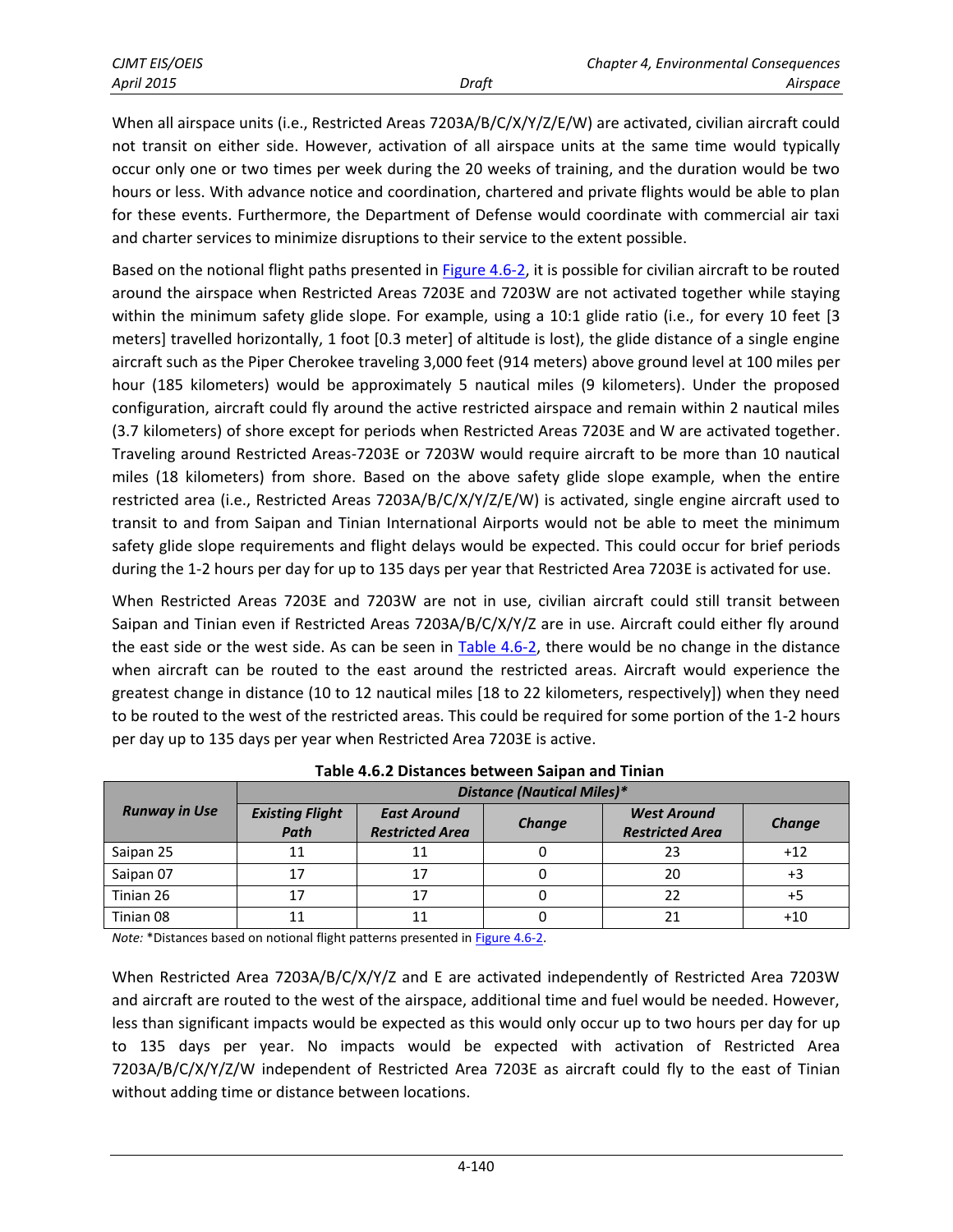| CJMT EIS/OEIS     |       | <b>Chapter 4, Environmental Consequences</b> |
|-------------------|-------|----------------------------------------------|
| <b>April 2015</b> | Draft | Airspace                                     |

Aircraft needing to be routed to the west around the active airspace would experience indirect effects such as additional travel distances, time en route, and fuel consumption. As mentioned earlier, with advance notice and coordination, chartered and private flights would be able to plan for these events. Furthermore, the Department of Defense would coordinate with commercial air taxi and charter services to minimize to the extent possible disruptions to their service.

Activating all Restricted Area-7203 segments together would rarely occur. However, when it does occur, single engine commuter aircraft would not be able to transit the area as they would not meet the minimum safety glide slope requirements. Without mitigation, commuter aircraft needing access to the airspace during the time (up to two hours per day for up to 135 days per year) would be directly and significantly impacted.

Potential mitigation measures include:

- Establish communication procedures to provide immediate feedback between air traffic controllers and range control to accommodate smaller inter-island commuter aircraft travelling between Saipan and Tinian when needed.
- Add positive control measures (e.g., air traffic control tower at Tinian, short-range radar on Tinian or Saipan that would allow air traffic controllers to see aircraft operating below 2,000 feet [609 meters]), and communications capability at Saipan or Tinian to ensure non-participating aircraft are properly separated from restricted area activities.

Once the U.S. military's coordination with the Federal Aviation Administration is complete, less than significant impacts would be expected. The procedures necessary to ensure the safe and efficient use of airspace by all users would be in place. The addition of positive control measures would benefit all users of the airspace as air traffic control services would be available to aircraft operating below 2,000 feet (609 meters) MSL.

#### **4.6.3.1.1.4 Airspace Obstructions**

The proposed construction of a Munitions Storage Area is within 3,600 feet (183 meters) of the approach end of Tinian International Airport's Runway 08. The Munitions Storage Area safety arcs are located to the north of the Runway Protection Zone. Federal Aviation Administration regulations and Unified Facilities Criteria prohibiting flights below 500 feet (152 meters) above ground level over ammunition magazines and staging areas while ammunition is being staged or handled would be in place. When Runway 08 is in use, aircraft arriving on published approaches would be expected to be aligned with the runway and outside of the safety arcs. Commuter aircraft approaching the Tinian International Airport would need to fly around the munitions storage area or be at altitudes greater than 500 feet (152 meters) above ground level and implement a circling approach to land. This would occur up to 20 weeks per year that the area is in use. During the times when the military is not training, live munitions would not be stored in the staging area and no restrictions would be required. Runway 26 departures would experience the same restrictions.

Construction of new towers and use of cranes, etc. during construction of base camp facilities requires notification to the Federal Aviation Administration. The Federal Aviation Administration would complete an obstruction evaluation/airport airspace analysis to determine the marking and lighting requirements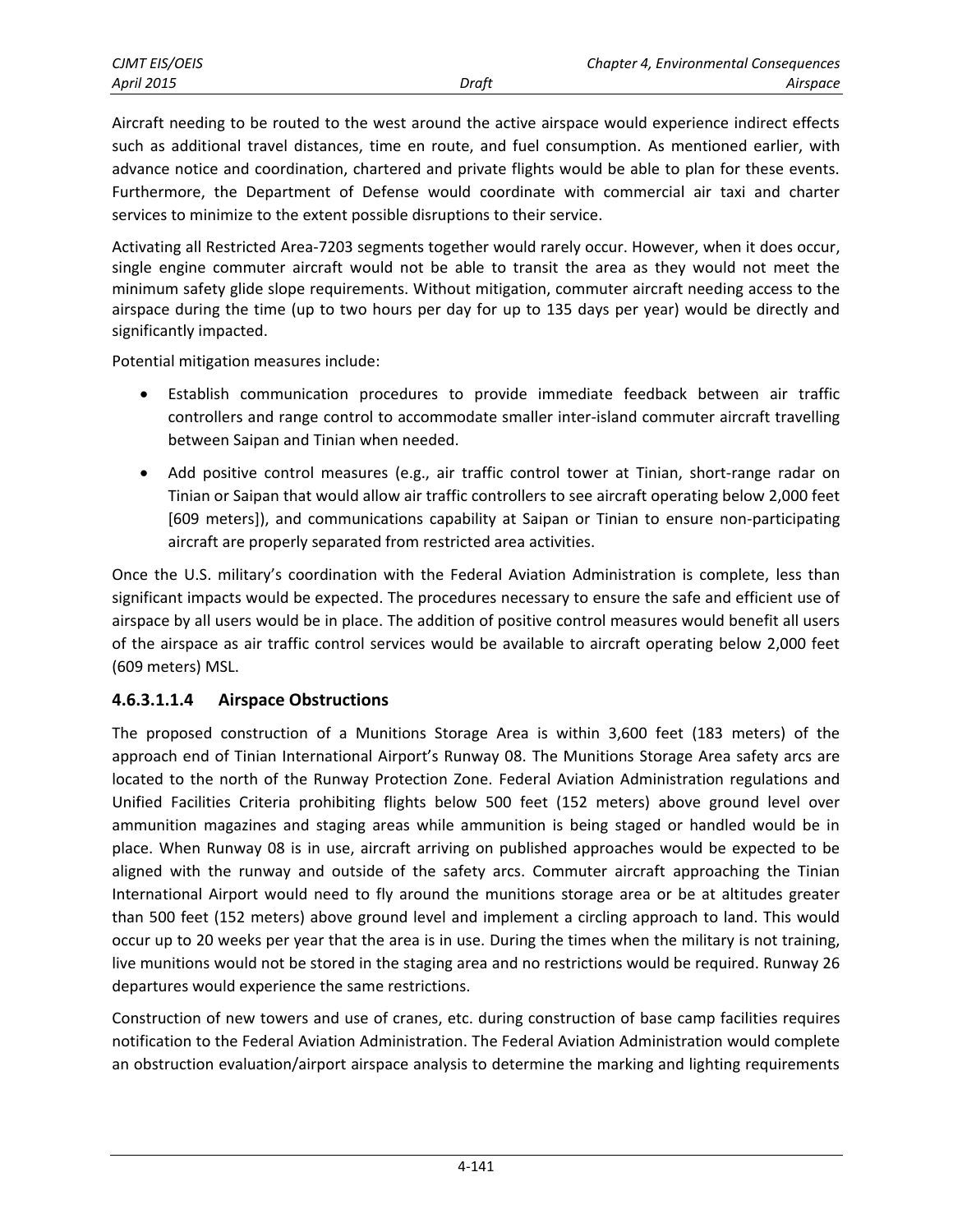necessary to ensure flight safety in accordance with Federal Aviation Administration's Advisory Circular 70/7460-1K, *Obstruction Marking and Lighting* (see also Section 4.13.2, *Transportation*).

The International Broadcasting Bureau (see Photo 3.6-2) presents an obstruction to aircraft operating at low altitudes (i.e., below 500 feet [152 meters] above ground level) within Restricted Areas 7203X and 7203A. Strobe lighting marks the antenna array to ensure the antennas are visible to aircraft.

Marking and lighting the proposed communication towers in accordance with Federal Aviation Administration requirements, and publishing an avoidance area around the munitions storage area would minimize potential long-term impacts. Therefore, under Tinian Alternative 1, less than significant impacts to airspace and aircraft safety would occur from the additional airspace obstructions.

#### **4.6.3.1.2 Saipan**

Tinian Alternative 1 has the potential of impacting the airspace associated with aircraft operations at Saipan International Airport. No additional air traffic is proposed for Saipan International Airport. Impacts could result from an increase in operations at Tinian North Field, and establishment of the proposed Restricted Areas 7203A/B/C/W and the Tinian Military Operations Area. Impacts to commuter flights between Tinian and Saipan are discussed in [Section 4.6.3.1.2.3,](#page-11-0) *Restricted Area 7203.*

#### **4.6.3.1.2.1 Increased Operations at Tinian North Field**

Tinian North Field is located under the Saipan International Airport's approach corridor to Runway 07. Under Tinian Alternative 1, there would be an increase of 2,222 annual operations [\(Table 4.6-3\)](#page-10-0) at North Field for a total of 2,420 operations (an average of 17 per day during the 20 weeks of live-fire training). Approximately 25% (700 annual or five per night during the 140 days of training) of the operations would be expected to occur during the hours of 10:00 p.m. to 7:00 a.m., the primary time when commercial large passenger jet or jetliners are arriving and departing Saipan International Airport. Section 4.5, *Noise,* Table 4.5-11, provides detailed information on proposed military operations and the type of aircraft proposed for use at Tinian North Field.

| <b>Existing Operations</b> | <b>Proposed Operations</b> | <b>Change in Operations</b> |  |
|----------------------------|----------------------------|-----------------------------|--|
| 198                        | 2.420                      | $+2.222$                    |  |

|  |  |  |  | Table 4.6-3. North Field Annual Operations <sup>1</sup> |
|--|--|--|--|---------------------------------------------------------|
|--|--|--|--|---------------------------------------------------------|

Note: <sup>1</sup>Operations include departures, arrivals and closed patterns. Closed patterns count as two airport operations, one approach and one departure.

<span id="page-10-0"></span>As indicated in Section 3.6.4.3, *Saipan International Airport*, there are approximately 175 operations on an average annual day at Saipan International Airport. Nine flights are the result of scheduled daily international arrivals and departures. Major airlines scheduled arrivals typically occur between the hours of 1:00 a.m. and 9:00 a.m. local time with the majority arriving before 5:00 a.m. Departures occur between the hours of 2:00 a.m. and 6:00 p.m. with approximately half occurring before 6:00 a.m. (FlightStats 2014). The remaining operations are the result of air taxi, general aviation and military operations, primarily those transitioning between Saipan and Tinian (discussed above). The 2014 to 2040 year-over-year growth rate estimated by the Federal Aviation Administration's Terminal Area Forecast civilian aircraft indicates operations at Saipan International Airport are projected to increase by approximately 1% each year until 2040 when they project 110,348 annual operations (302 operations per day) for arrivals and departures (Federal Aviation Administration 2014). A 1% increase would not be expected to change the results of this analysis.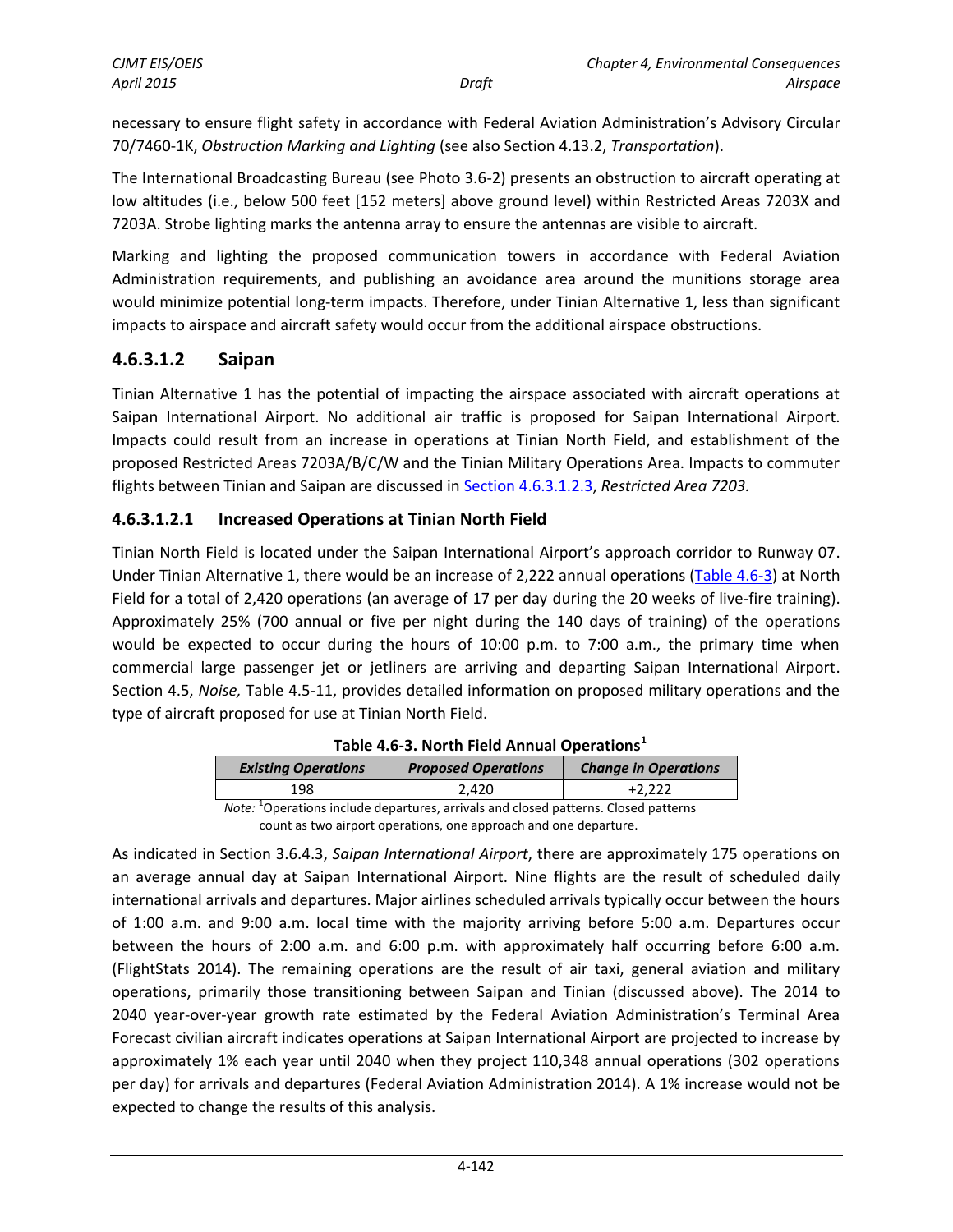Existing procedures used to manage aircraft operations and deconflict military and civilian aircraft would be expected to continue. Arrivals and departures would be within Saipan International Airport's Class E airspace where Saipan Air Traffic Control would be responsible for coordinating the movement of air traffic to ensure that aircraft maintain minimum separation for safety. Aircraft performing local training at North Field would continue to maintain radio contact with Saipan Air Traffic Control to ensure deconfliction with civilian carriers' en route to Saipan International Airport. Unscheduled large commercial jets and jetliners requiring access to Saipan International Airport would have priority over military training. Saipan Air Traffic Control would continue to advise civilian aircraft flying under visual flight rules between islands about activity in the area, and all pilots (military and civilian) would be responsible for following see-and-avoid procedures. The addition of 17 aircraft operations per day at North Field during the 140 days of live-fire training and the need to maintain contact with Saipan Air Traffic Control would result in a minimal increase in the number of aircraft requiring handling by Saipan Air Traffic Controllers. Scheduling of aircraft arrivals and departures to deconflict with Saipan commercial large passenger jets and jetliners would minimize any impacts and result in less than significant impacts to Saipan Air Traffic Control as a result of increased operations at Tinian North Field.

#### **4.6.3.1.2.2 Tinian Military Operations Area**

Saipan International Airport is located beneath the Tinian Military Operations Area. Their Class D airspace would not intersect with the proposed Tinian Military Operations Area. Class E airspace extends the Saipan Class D airspace by approximately 8 nautical miles (15 kilometers) to the southwest and approximately 5 nautical miles (9 kilometers) to the northeast as shown in Figure 3.6-5 (Section 3.6, *Airspace*). The Class E extension airspace begins at 700 feet (213 meters) MSL and extends up to 4,500 feet (1,372 meters) MSL. The Class E airspace to the north and southwest intersects with the Tinian Military Operations Area.

Saipan's Class E airspace is used to support published approaches and standard instrument departures for Saipan International Airport by major airlines and large commercial jets. It is not used to support commuter aircraft flying under visual flight rules between Islands. As indicated above, there are nine scheduled daily international arrivals and departures with scheduled arrivals typically occurring between the hours of 1:00 a.m. and 9:00 a.m. local time with the majority arriving before 5:00 a.m. Departures occur between the hours of 2:00 a.m. and 6:00 p.m. with approximately half occurring before 6:00 a.m. The Tinian Military Operations Area would not be activated during periods with Saipan International Airport International flight activity and less than significant impacts would be expected. Impacts to commuter aircraft would be the same as discussed above for Tinian.

#### <span id="page-11-0"></span>**4.6.3.1.2.3 Restricted Area 7203**

Saipan International Airport and their Class D airspace are located outside of proposed Restricted Area 7203. The Class E airspace that extends the Saipan Class D airspace to the southwest and all published approaches to runway 07 intersect with Restricted Areas 7203A/B/C and W. Restricted Area 7203A/B/C would not be activated during times with scheduled Saipan International Airport commercial large passenger jet and jetliner activity. Restricted Area 7203 W would be activated by Notices to Airmen as needed and would not be activated when it would interfere with scheduled commercial large passenger jet or jetliner activity. Published approaches to Runway 25 would not intersect with Restricted Area 7203. Impacts to commuter aircraft would be the same as discussed above for Tinian.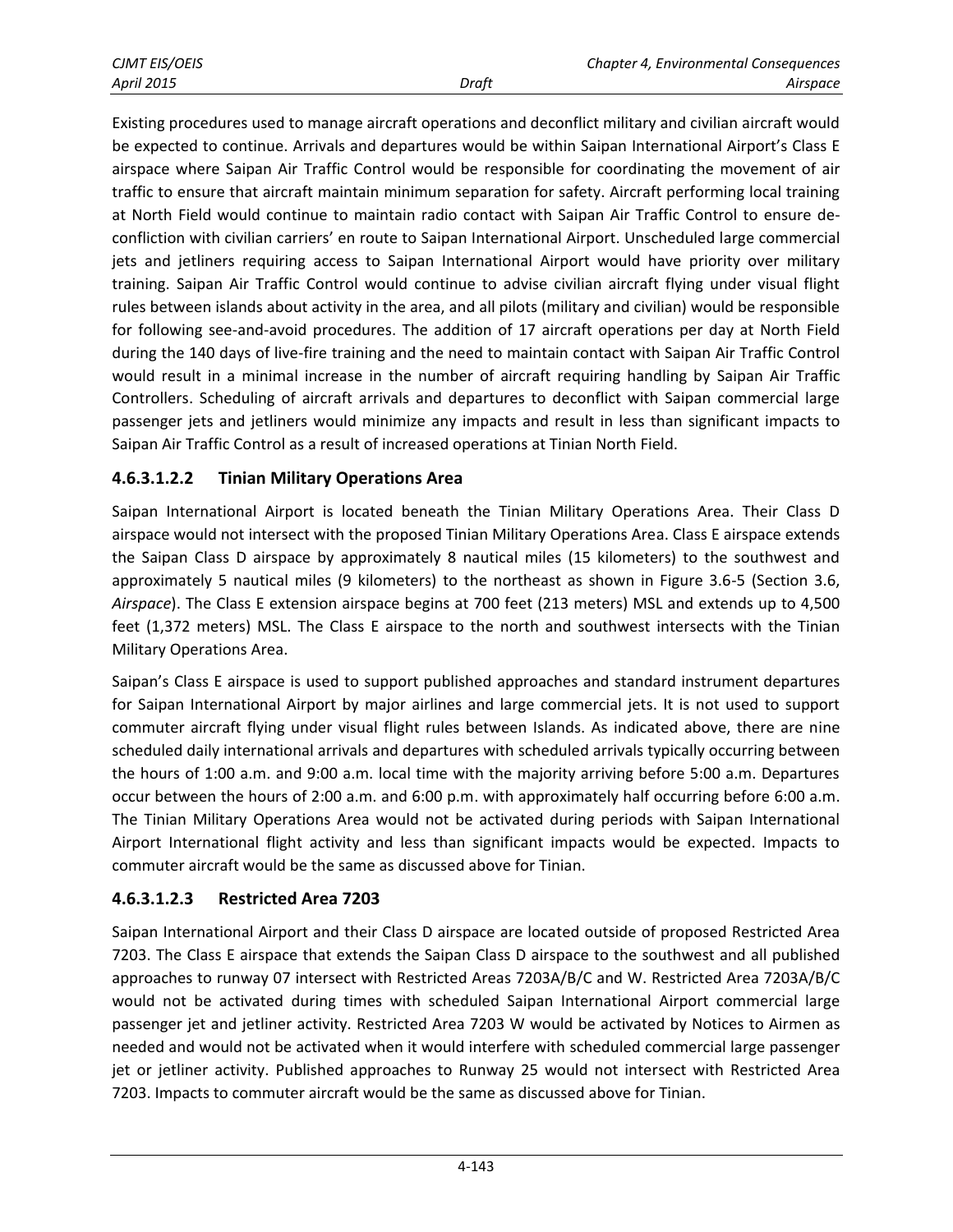It is anticipated that proper range scheduling procedures would be in place to ensure no significant disruption of unscheduled commercial large passenger jet and jetliners into and out of Saipan International Airport. However, without mitigation, air and ground activities would have the potential to significantly impact current airspace procedures during the 140 days per year that the Restricted Areas 7203A/B/C and W are scheduled and activated for use.

Potential mitigation measures include:

- Establish a Letter of Procedure between the Federal Aviation Administration and the U.S. military that contains the procedures for access to the airspace and gives priority to large commercial aircraft. The agreement would ensure proper range scheduling procedures are in place to ensure no significant disruption of normal flights into and out of Saipan International Airport.
- Electronically monitor each training event through the use of radar and other surveillance equipment such as an expeditionary control tower (Photo 4.6-1) that would continually monitor the airspace to ensure the safety of the flying public during times when training is occurring.



**Photo 4.6-1. Expeditionary Control Tower on Humvee**

- Schedule and coordinate training events with Saipan International Airport arrivals and departures as to not conflict.
- Establish procedures and communications that allow for air traffic controllers and range controllers to simultaneously see the airspace and ensure priority is given to any aircraft heading to or from Saipan International Airport. In the event of an unforeseen incursion into an active restricted airspace, the simultaneous ability to monitor activities on the ground and in the air should provide the ability to stop any training in seconds.

Once the U.S. military's coordination with the Federal Aviation Administration is complete, less than significant impacts to airspace management and airport operations at Saipan would be expected. Mitigations developed during the coordination process would include the procedures necessary to ensure safe and timely access to Saipan International Airport.

### **4.6.3.1.2.4 Tinian Air Traffic Control Assigned Airspace**

There are four commercial aviation routes (G205, A337, A221, and W21) that could be impacted by the proposed Tinian Air Traffic Control Assigned Airspace (see [Figure 4.6-1\)](#page-1-0). No effects to these routes would be expected when Restricted Area 7203 and/or the Tinian Military Operations Area are activated for use. There would be no effects to aircraft operating on A221 independent of impacts to the arrivals and departures to Saipan International Airport.

Airway W21 lies approximately 10 nautical miles (19 kilometers) to the west of Tinian and within the proposed Tinian Military Operations Area/Air Traffic Control Assigned Airspace. Commercial aircraft en route to and from Guam International Airport on W21 would be expected to be in Class A airspace at altitudes greater than 18,000 feet (5,486 meters) and no impacts to air traffic would be expected from activation of the Tinian Military Operations' Area. Air Traffic Control Assigned Airspace 6 begins at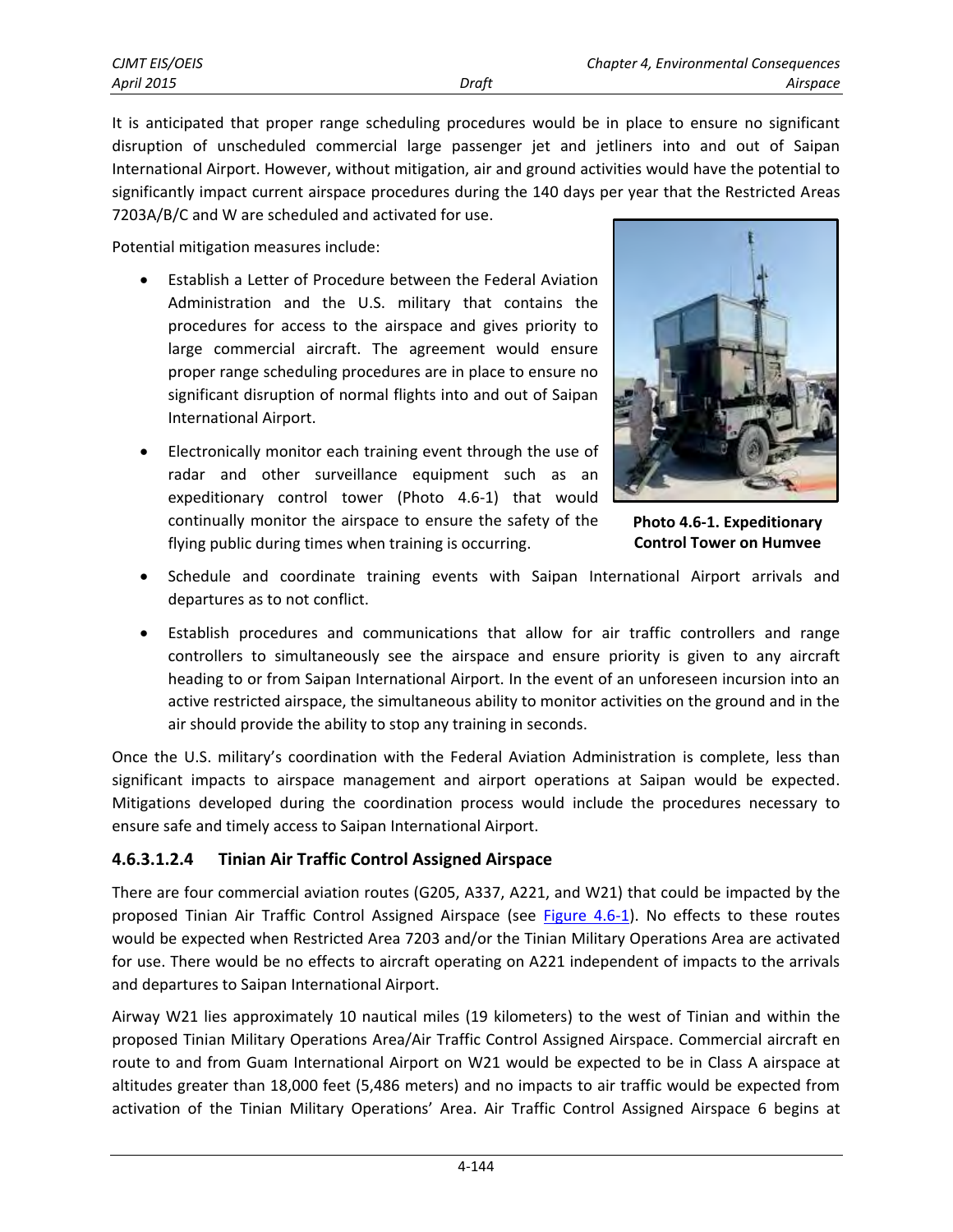36,000 feet (10,973 meters) MSL. The proposed Tinian Air Traffic Control Assigned Airspace would have a ceiling of 30,000 feet (9,144 meters) MSL, leaving a 6,000-foot (1,829-meter) gap between the two that would support commercial air traffic.

Air Traffic Control Assigned Airspace 3A, 3B, and 3C are located within 30 nautical miles but do not overlap with the proposed Tinian Air Traffic Control Assigned Airspace.

Aircraft using G205 or A337 that are currently routed to the west or east around Air Traffic Control Assigned Airspace 3A/B/C could continue to be routed around the airspace and would not be affected. The gaps between the existing and proposed airspace designated for military use would provide the airspace necessary to continue to route aircraft around the proposed airspace and no changes to the existing procedures would be expected.

The Guam Combined Center/Radar Approach Control would continue to be responsible for recalling the Air Traffic Control Assigned Airspace as needed to support commercial traffic or for re-routing aircraft around or over the Air Traffic Control Assigned Airspace. Scheduling and use of Air Traffic Control Assigned Airspace would continue to be requested from the Federal Aviation Administration on an asneeded basis. The Federal Aviation Administration would continue to release the airspace for military use only when its use would not interfere with air traffic control operations.

Impacts to civilian aircraft using commercial aviation routes G205, A337, and W21 were analyzed in the *Mariana Islands Range Complex Airspace EA/OEA* (DoN 2013). The EA/OEA found no significant impacts to commercial tracks using any of these routes because of low traffic volumes, rerouting, and/or scheduling of aircraft (DoN 2013; see Table 3.2-1). Less than significant impacts would be expected with implementation of Tinian Alternative 1.

## **4.6.3.2 Tinian Alternative 2**

Impacts to the airspace environment would be similar to those described for Tinian Alternative 1 [\(Section 4.6.3.1](#page-4-0)). Impacts to each area are summarized below.

Under Alternative 2, impacts to aircraft requiring use of Tinian International Airport would be the same as Alternative 1 [\(Section 4.6.3.1\)](#page-4-0). The increase in military air traffic would not restrict access to Tinian International Airport but civilian flights could experience delays in arrivals in departures. Aircraft transiting between Saipan and Tinian could be routed around the active airspace and add up to 12 nautical miles (22 kilometers) to their trip each way when needed unless all restricted airspace is activated at the same time. When all restricted areas are activated at the same time, single engine aircraft would not meet the minimum safety glide slope requirements and flight delays would be encountered. Indirect effects including increased fuel consumption and travel time could occur.

Existing procedures used by Saipan Air Traffic Control to manage the airspace and deconflict military aircraft using Tinian North Field and civilian aircraft would continue. Indirect effects to Saipan Air Traffic Control would occur as the increase in operations at Tinian North field would result in a minor increase in the number of aircraft requiring handling by Saipan Air Traffic Controllers.

Impacts of commercial aviation routes would be the same as Tinian Alternative 1. Release of the Air Traffic Control Assigned Airspace for military use only when it would not interfere with commercial operations would ensure no significant impacts to published commercial aviation routes.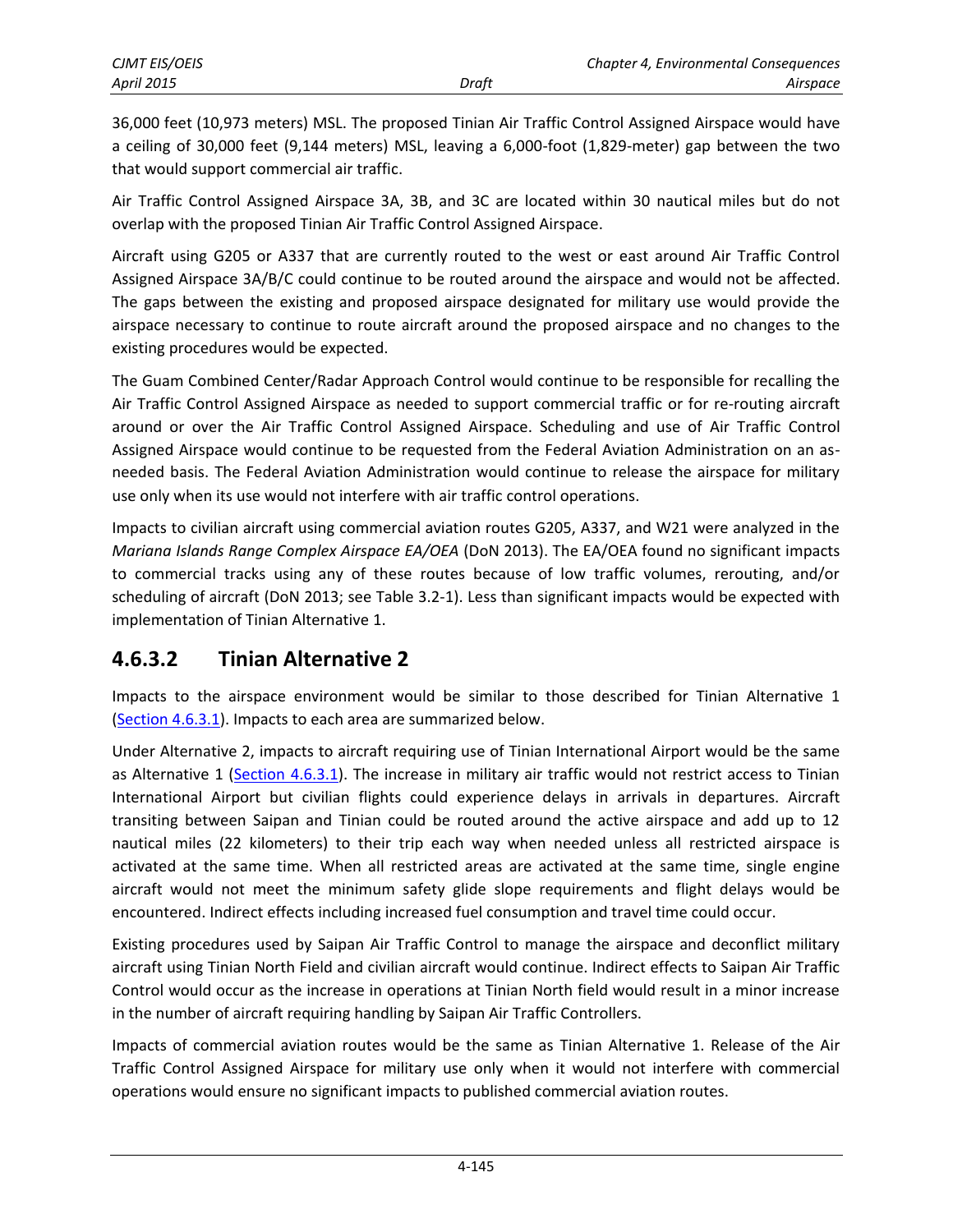Under Alternative 2, impacts to airspace obstructions would be similar to Tinian Alternative 1 ([Section](#page-4-0)  [4.6.3.1\)](#page-4-0) with the following exception: the International Broadcasting Bureau would be relocated, eliminating one of the airspace obstructions and resulting in a beneficial impact to airspace obstructions. The required marking and lighting on the proposed communication tower and a published avoidance area around the munitions storage area would minimize the potential for an aircraft mishap. Beneficial impacts to aircraft safety would be expected under Tinian Alternative 2.

With implementation of one or more of the potential mitigation measures described in [Section 4.6.3.1,](#page-4-0) *Tinian Alternative 1*, and continuing coordination with the Federal Aviation Administration to mitigate potential impacts to airport air traffic that would ensure safe and timely access to the airport, less than significant impacts to airspace management or aircraft operations would be expected under Tinian Alternative 2.

# **4.6.3.3 Tinian Alternative 3**

Impacts to the airspace environment would be the same as described for Tinian Alternative 1 [\(Section](#page-4-0)  [4.6.3.1\)](#page-4-0).

With implementation of one or more of the potential mitigation measures described in [Section 4.6.3.1,](#page-4-0) *Tinian Alternative 1*, and continuing coordination with the Federal Aviation Administration to mitigate potential impacts to airport air traffic that would ensure safe and timely access to the airport, less than significant impacts to airspace management or aircraft operations would be expected under Tinian Alternative 3.

# **4.6.3.4 Tinian No-Action Alternative**

Use of airspace around Tinian during the periodic times when non-live-fire military training occurs on the Military Lease Area of Tinian would include infrequent fixed-wing and helicopter use for training and transport. These activities would be coordinated with local and regional authorities. The duration and frequency of these activities, given recent experience, would be short term. Therefore, impacts to airspace would be less than significant. As documented in the Guam and CNMI Military Relocation EIS (DoN 2010a), there would be no changes in existing airspace configurations in order to accommodate the potential future operations in the planned four live-fire training ranges (see Table 7.2-4; DoN 2010a). Airspace operations within the Mariana Islands Range Complex, would remain similar to current conditions around Tinian (DoN 2010b) airspace configurations would not be altered under the no-action alternative, and when considered collectively, there would be less than significant impacts to airspace under the no-action alternative.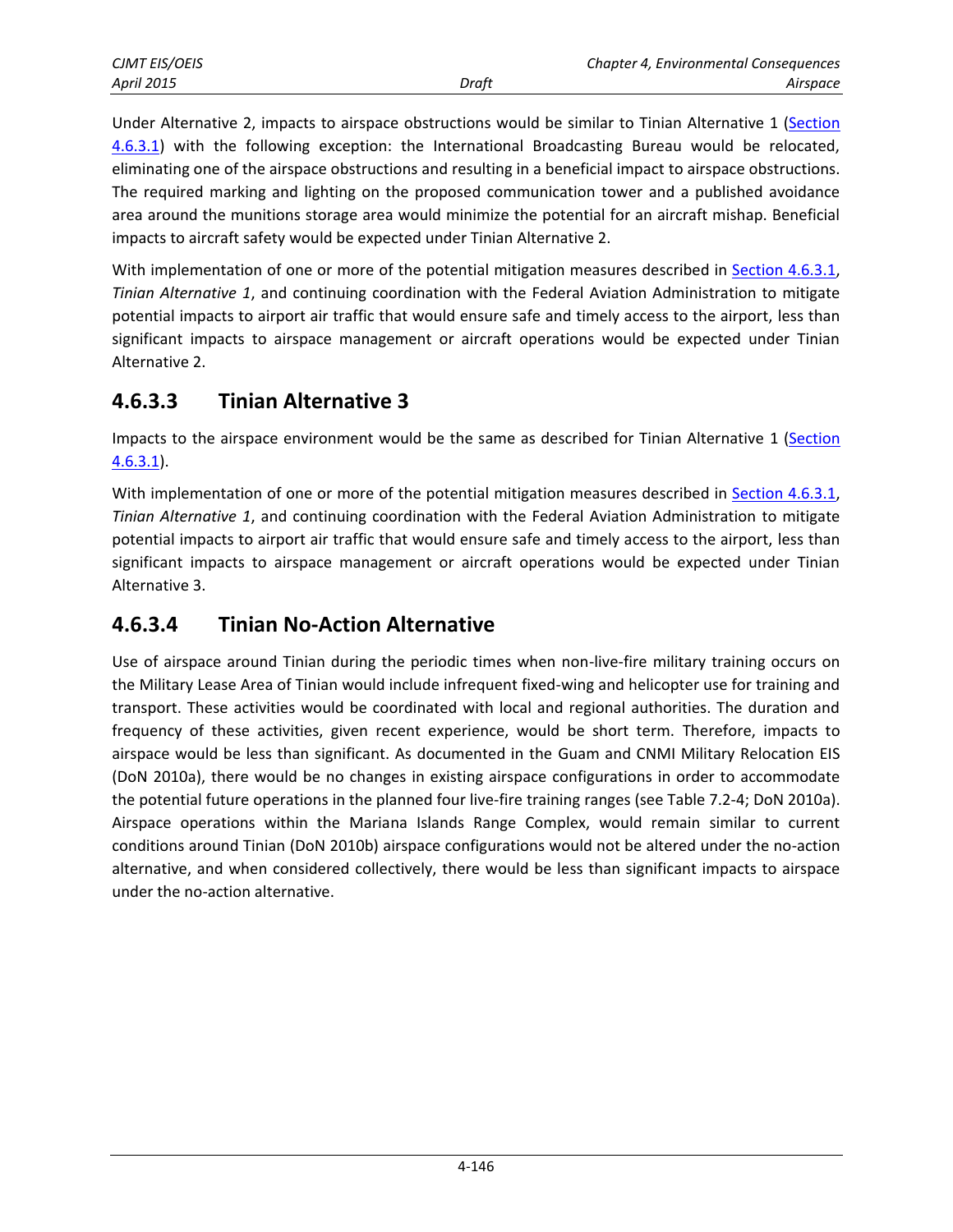# **4.6.3.5 Summary of Impacts for Tinian Alternatives**

[Table 4.6-4](#page-15-0) provides a comparison of the potential impacts to airspace resources for the three Tinian alternatives and the no-action alternative.

<span id="page-15-0"></span>

| <b>Resource Area</b> | <b>Tinian</b><br>(Alternative 1) |                  | <b>Tinian</b><br>(Alternative 2) |                  | <b>Tinian</b><br>(Alternative 3) |                  | <b>No-Action Alternative</b> |                  |
|----------------------|----------------------------------|------------------|----------------------------------|------------------|----------------------------------|------------------|------------------------------|------------------|
| Airspace             | <b>Construction</b>              | <b>Operation</b> | Construction                     | <b>Operation</b> | <b>Construction</b>              | <b>Operation</b> | <b>Construction</b>          | <b>Operation</b> |
| Tinian               | Not                              | SI mitigated     | Not                              | SI mitigated     | Not                              | SI mitigated     | Not                          | ΝI               |
|                      | applicable                       | to LSI           | applicable                       | to LSI           | applicable                       | to LSI           | applicable                   |                  |
| Saipan               | Not                              | SI mitigated     | Not                              | SI mitigated     | Not                              | SI mitigated     | Not                          | ΝI               |
|                      | applicable                       | to LSI           | applicable                       | to LSI           | applicable                       | to LSI           | applicable                   |                  |

|  |  |  |  | Table 4.6-4. Summary of Impacts for Tinian Alternatives |
|--|--|--|--|---------------------------------------------------------|
|--|--|--|--|---------------------------------------------------------|

*Legend*: *LSI* = less than significant impact; *NI* = no impact; *SI* = significant impact. Shading is used to highlight the significant impacts.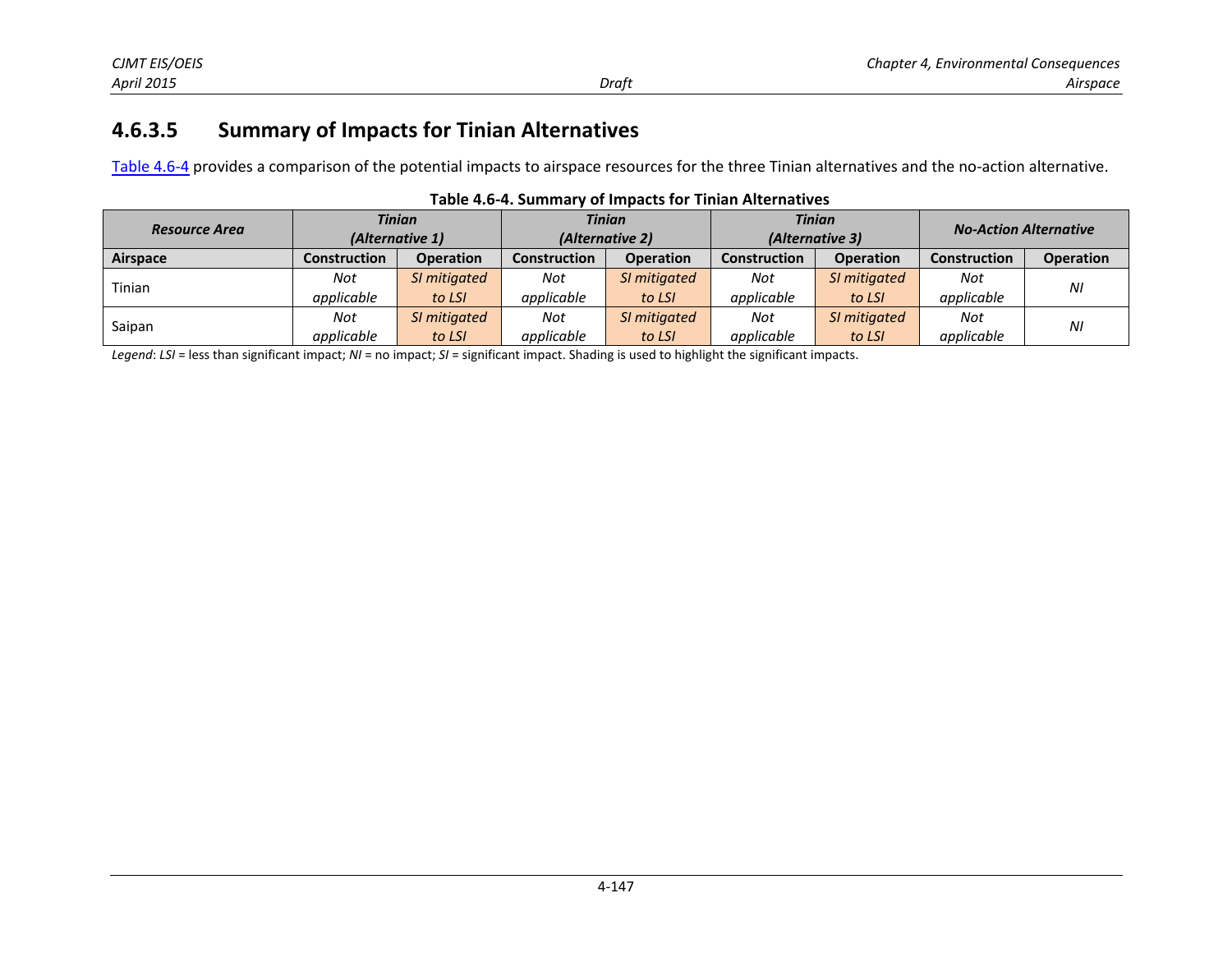#### **4.6.3.6Summary of Potential Mitigation Measures for Tinian Alternatives**

Table 4.6-5 provides a comparison of the potential mitigation measures to airspace resources for the three Tinian alternatives and the no-action alternative.

|                                                                                                                                                                                                                                                                                                                                                                                                                                                                                                                                                                                                                                                                                                                                                                                                                                               |                           |                                                                                                                                                                                                                                                                                                                                                                                                                                                                                                                                                                                                                                                                                                                                                                                                                                                                                                                                                                                                                  |              | <b>Tinian</b><br><b>Phase</b> |
|-----------------------------------------------------------------------------------------------------------------------------------------------------------------------------------------------------------------------------------------------------------------------------------------------------------------------------------------------------------------------------------------------------------------------------------------------------------------------------------------------------------------------------------------------------------------------------------------------------------------------------------------------------------------------------------------------------------------------------------------------------------------------------------------------------------------------------------------------|---------------------------|------------------------------------------------------------------------------------------------------------------------------------------------------------------------------------------------------------------------------------------------------------------------------------------------------------------------------------------------------------------------------------------------------------------------------------------------------------------------------------------------------------------------------------------------------------------------------------------------------------------------------------------------------------------------------------------------------------------------------------------------------------------------------------------------------------------------------------------------------------------------------------------------------------------------------------------------------------------------------------------------------------------|--------------|-------------------------------|
| <b>Impacts</b>                                                                                                                                                                                                                                                                                                                                                                                                                                                                                                                                                                                                                                                                                                                                                                                                                                | Category                  | <b>Potential Mitigation Measures</b>                                                                                                                                                                                                                                                                                                                                                                                                                                                                                                                                                                                                                                                                                                                                                                                                                                                                                                                                                                             | Construction | ration                        |
| <b>AIRSPACE</b>                                                                                                                                                                                                                                                                                                                                                                                                                                                                                                                                                                                                                                                                                                                                                                                                                               |                           |                                                                                                                                                                                                                                                                                                                                                                                                                                                                                                                                                                                                                                                                                                                                                                                                                                                                                                                                                                                                                  |              |                               |
| Tinian<br>The increase in military air traffic would not restrict access to<br>Tinian International Airport. Private flights could experience<br>minimal delays in departures and arrivals during the time when<br>military aircraft are practicing approaches to the Tinian<br>International Airport runway.<br>Restricted Area 7203 was segmented to minimize impacts to<br>commuter flight traffic between Tinian and Saipan. Civilian<br>aircraft can be routed around the restricted airspace while<br>staying within the minimum safety glide slope except for periods<br>when Restricted Area 7203A/B/C/X/Y/Z/E/W are activated<br>together. Indirect effects such as increased fuel consumption<br>and time en route could be experienced.<br>No impacts would be expected with activation of the Tinian<br>Military Operations Area. | SI<br>mitigated<br>to LSI | Establish a Letter of Procedure or Joint Use Agreement to<br>$\bullet$<br>accommodate civilian arrivals and departures into the airport.<br>Establish communication procedures between Tinian Range<br>$\bullet$<br>Control and Saipan International Airport Air Traffic Control to<br>ensure priority access to Tinian International Airport for life-<br>flight and other emergency-related activities.<br>Add positive control measures (e.g., air traffic control tower at<br>$\bullet$<br>Tinian, short-range radar on Tinian or Saipan that would allow<br>air traffic controllers to see aircraft operating below 2,000 feet<br>[609 meters]), and communications capability at Saipan or<br>Tinian to ensure non-participating aircraft are advised of<br>military operations.<br>Establish communication procedures to provide immediate<br>feedback between air traffic controllers and range control to<br>accommodate smaller inter-island commuter aircraft traveling<br>between Saipan and Tinian. |              | X                             |

**Table 4.6‐5. Summary of Potential Mitigation Measures for Tinian Alternatives**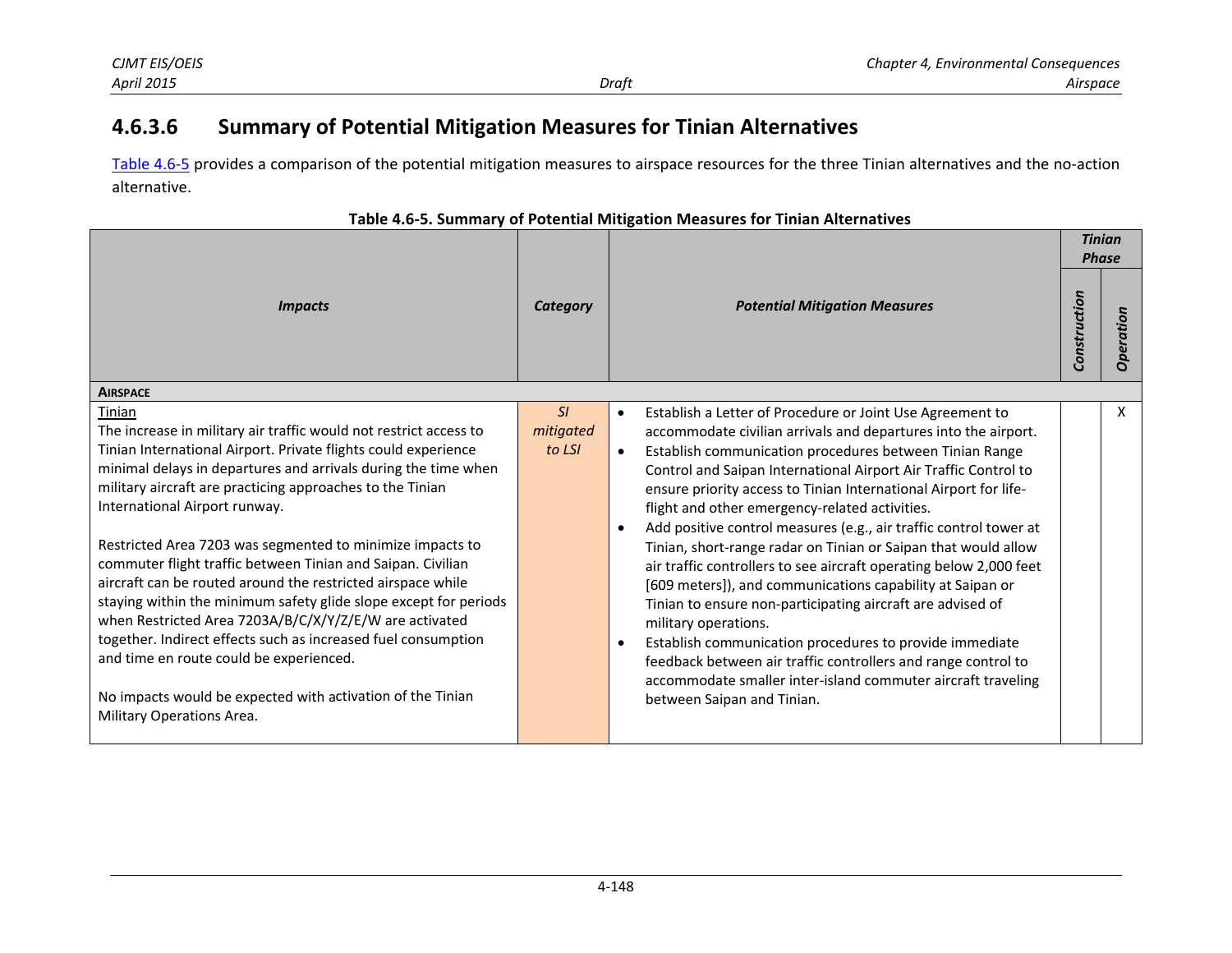Г

|  | Table 4.6-5. Summary of Potential Mitigation Measures for Tinian Alternatives |
|--|-------------------------------------------------------------------------------|
|  |                                                                               |

|                                                                                                                                                                                                                                                                                                                                                                                                                                                                                                                                                                       |                           |                                                                                                                                                                                                                                                                                                                                                                                                                                                                                                                                                                                                                                                                                                                                                                                                                                                                                                                                                                                                                                                                                                                                                                                                                                                                                                                                            |              | <b>Tinian</b><br><b>Phase</b> |  |
|-----------------------------------------------------------------------------------------------------------------------------------------------------------------------------------------------------------------------------------------------------------------------------------------------------------------------------------------------------------------------------------------------------------------------------------------------------------------------------------------------------------------------------------------------------------------------|---------------------------|--------------------------------------------------------------------------------------------------------------------------------------------------------------------------------------------------------------------------------------------------------------------------------------------------------------------------------------------------------------------------------------------------------------------------------------------------------------------------------------------------------------------------------------------------------------------------------------------------------------------------------------------------------------------------------------------------------------------------------------------------------------------------------------------------------------------------------------------------------------------------------------------------------------------------------------------------------------------------------------------------------------------------------------------------------------------------------------------------------------------------------------------------------------------------------------------------------------------------------------------------------------------------------------------------------------------------------------------|--------------|-------------------------------|--|
| <b>Impacts</b>                                                                                                                                                                                                                                                                                                                                                                                                                                                                                                                                                        | Category                  | <b>Potential Mitigation Measures</b>                                                                                                                                                                                                                                                                                                                                                                                                                                                                                                                                                                                                                                                                                                                                                                                                                                                                                                                                                                                                                                                                                                                                                                                                                                                                                                       | Construction | Operation                     |  |
| Saipan<br>Air and ground activities would have the potential to significantly<br>impact current airspace procedures during the 140 days per year<br>that the Restricted Areas 7203A/B/C and W are scheduled and<br>activated for use.<br>Restricted areas would not be activated during times with<br>scheduled Saipan International Airport commercial large<br>passenger jet and jetliner activity. Existing procedures used to<br>manage aircraft operations at Tinian North Field and deconflict<br>military and civilian aircraft would be expected to continue. | SI<br>mitigated<br>to LSI | Establish a Letter of Procedure between the Federal Aviation<br>$\bullet$<br>Administration and the U.S. military that contains the<br>procedures for access to the airspace and gives priority to large<br>commercial aircraft. The agreement would ensure proper range<br>scheduling procedures are in place to ensure no significant<br>disruption of normal flights into and out of Saipan International<br>Airport.<br>Electronically monitor each training event through the use of<br>radar and other surveillance equipment such as an<br>expeditionary control tower that would continually monitor the<br>airspace to ensure the safety of the flying public during times<br>when training is occurring.<br>Schedule and coordinate training events with Saipan<br>$\bullet$<br>International Airport arrivals and departures as to not conflict.<br>Establish procedures and communications that allow for air<br>traffic controllers and range controllers to simultaneously see<br>the airspace and ensure priority is given to any aircraft heading<br>to or from Saipan International Airport. In the event of an<br>unforeseen incursion into an active restricted airspace, the<br>simultaneous ability to monitor activities on the ground and in<br>the air should provide the ability to stop any training in seconds. |              | X                             |  |

*Legend*: *LSI* = less than significant impact; *SI* = significant impact. Shading is used to highlight the significant impacts.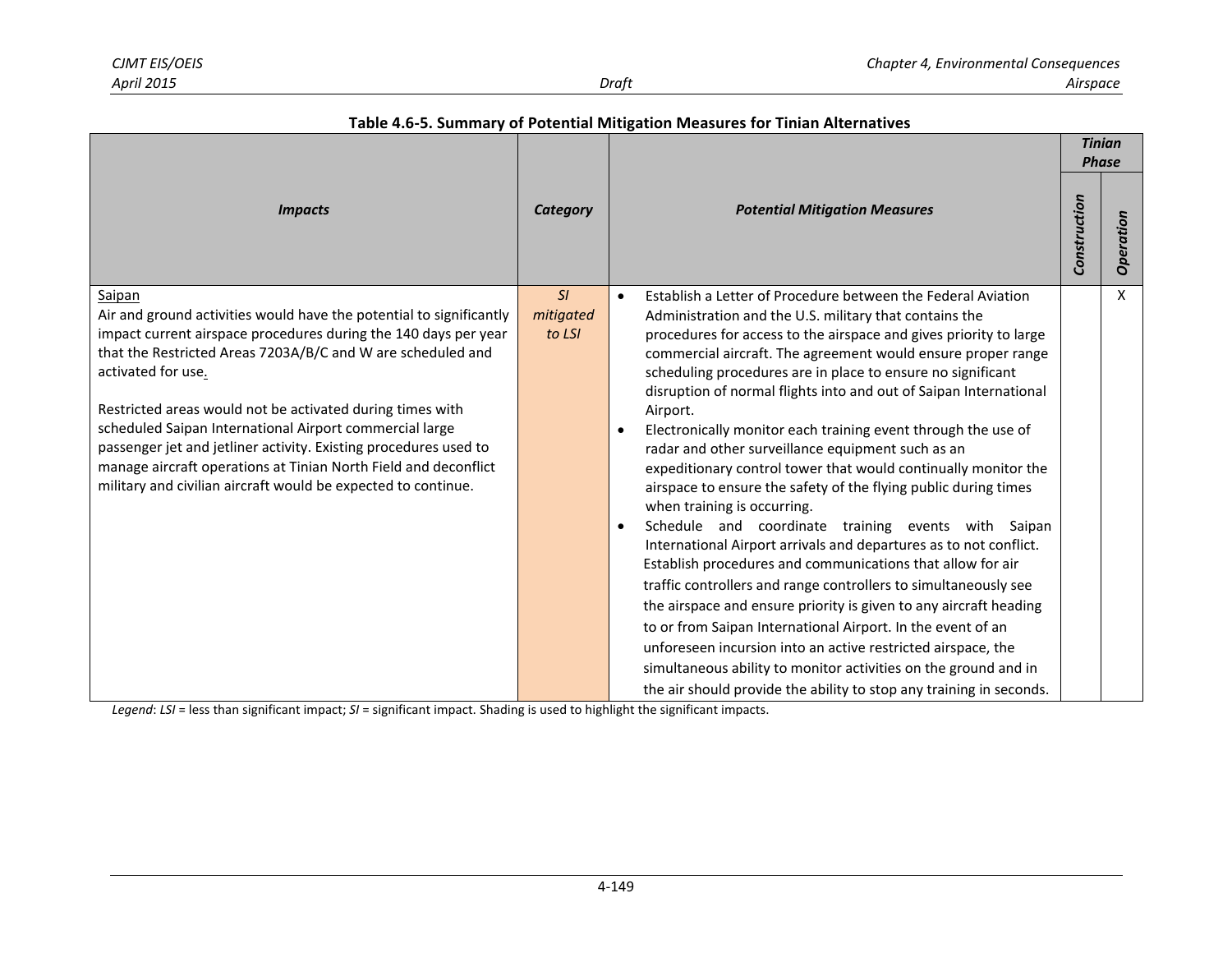# <span id="page-18-0"></span>**4.6.4 Pagan**

There would be no differences in proposed airspace configurations and designations between the two action alternatives so the discussion below applies to both Pagan Alternatives 1 and 2. In addition to the proposed airspace, use of chaff and flares are proposed for use in offshore areas of Warning Area 14 and Restricted Areas 7204A/B/C under both alternatives.

For each Pagan Alternative, effects are discussed in the areas of airspace management (i.e., how the airspace would be managed to support all users) and the number of aircraft needing access to the airspace (operations). For the airspace designated for military use, effects are discussed based on the connection to other airspace and the ability for the Federal Aviation Administration to manage the airspace in a manner that supports all users of the airspace, additionally use of chaff and flares are discussed as it relates to flight safety. Airspace obstructions are included to cover construction of the proposed communications tower that would require Federal Aviation Administration review to ensure marking in support of airspace safety.

As shown in Chapter 2, *Proposed Action and Alternatives*, Figure 2.5-5, there are two types of Special Use Airspace proposed for Pagan: Warning Areas 14 Low and 14 High, and four Restricted Areas (R-7204A, R-7204B, R-7204C and R-7204D). Each individual proposed airspace segment would be activated as needed based on the training being accomplished. Joint Region Marianas, would be responsible for scheduling the airspace and ensuring Notices to Airmen are issued prior to activation.

The warning areas would be activated when needed for ship-to-shore, air-to-ground, and supersonic aircraft operations. The restricted areas would be activated either independently or together as needed when training with live munitions during ground based training, air-to-ground training, and ship-toshore training. Maximum altitude for the restricted areas would vary from 4,000 feet (1,219 meters) above ground level to 30,000 feet (9,144 meters) MSL depending upon which systems/activities have been scheduled. Communications equipment would be in place supporting real-time communications between onsite range users, onsite range safety personnel, the Marine Corps Range Control Facility, and air traffic control facilities.

# **4.6.4.1 Pagan Alternative 1**

### **4.6.4.1.1 Restricted Area**

Pagan Airfield lies within Restricted Area 7204B and aircraft not participating in military activities would be prohibited from accessing the airfield when activated for military use. In 2007 there were only 10 aircraft operations recorded for Airfield (detailed information is presented in Table 3.2-1 of Appendix O, *Transportation Study*). Pagan Airfield is located in uncontrolled (Class G) airspace and there are no published approaches or air traffic control services for use of the airspace surrounding the airfield. Pilots of the rare civilian aircraft that might require use airfield are required to use see-and-avoid visual flight rules. Active management of the airspace by the U.S. military during times when training is occurring would minimize any potential impacts to aircraft needing access to the Pagan Airfield. Less than significant impacts would be expected for civilian aircraft desiring to use Pagan Airfield based on the low number of operations.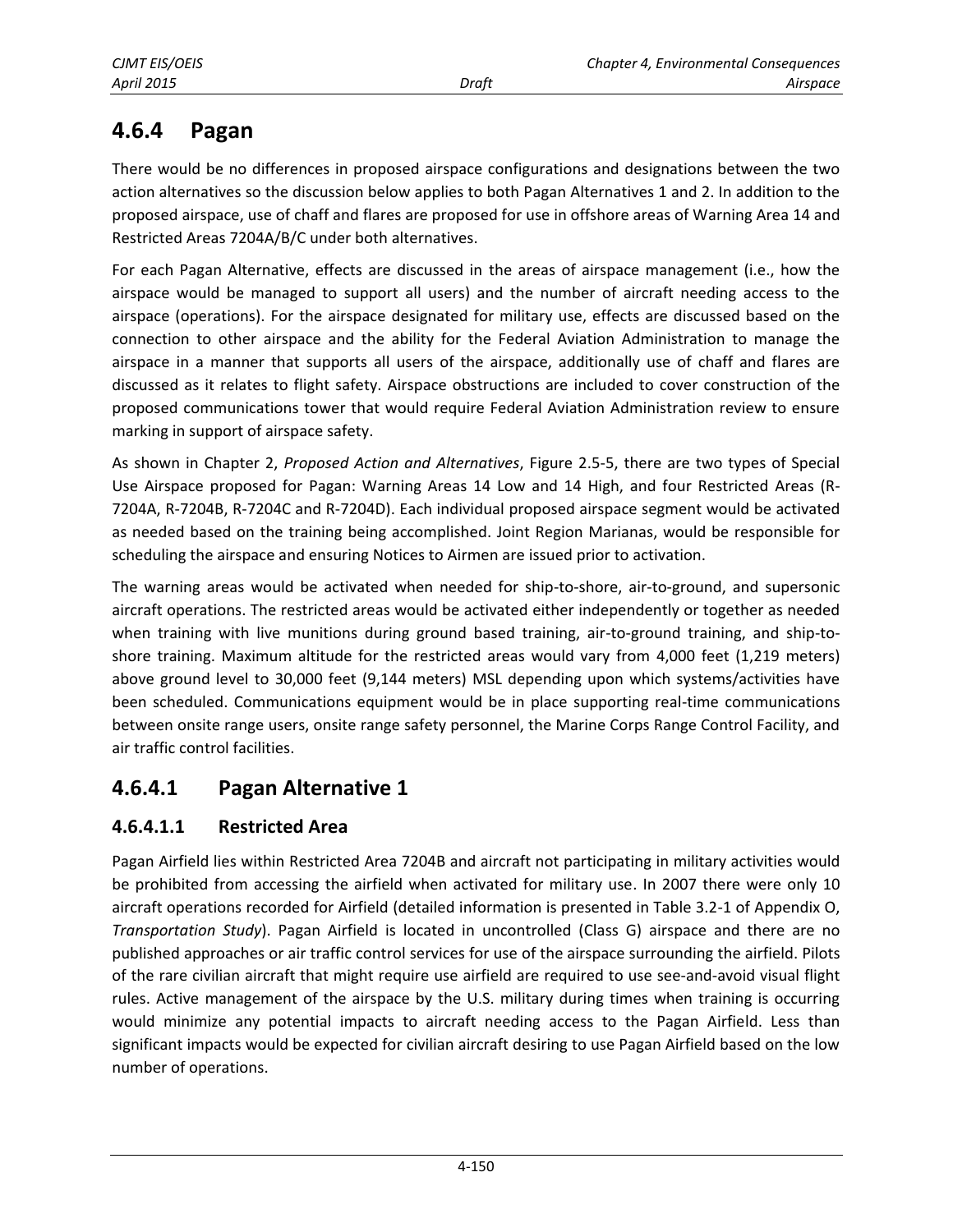### **4.6.4.1.2 Warning Area**

As shown in [Figure 4.6-1,](#page-1-0) two existing commercial aviation routes cross within the proposed Warning Area 14, A337, and G205. Aviation route A337 is within 23 nautical miles (43 kilometers) of Pagan and G205 lies within 40 nautical miles (74 kilometers). Neither airway would be impacted if Restricted Area 7204 were activated independently of the warning area. When proposed Warning Area 14 High and Low are activated together, aircraft using these routes could be re-routed around the warning area or Warning Area 14 High could be recalled by air traffic control to allow aircraft to fly over the active airspace.

Air Traffic Control Assigned Airspace 3A lies approximately 60 nautical miles (111 kilometers) south of Pagan and its northern border forms the southern border of proposed Warning Area 14. Air Traffic Control Assigned Airspace 3A is scheduled for use by Joint Region Marianas and controlled by the Federal Aviation Administration Guam Combined Center/Radar Approach Control. Air Traffic Control Assigned Airspace 3 is scheduled for use approximately 160 days per year (see Table 3.6-1). If Warning Area 14 were activated at the same time as Air Traffic Control Assigned Airspace 3, aircraft flying on A337 that have been re-routed to the east around Air Traffic Control Assigned Airspace 3 could experience additional re-routing. Air Traffic Control Assigned Airspace 3 and Warning Area 14 could be scheduled for use during the same time frame or independent of each other. The ongoing coordination with the Federal Aviation Administration would be used to ensure the safe and efficient use of airspace needed to route commercial aircraft outside of the warning area in a manner that would minimize both direct and indirect impacts to commercial aircraft and aviation routes to being less than significant.

Under the proposed action, maximum use of Warning Area 14 would be up to 112 days per year and for as long as 22 hours per day (see Tables 2.5-1 and 2.5-2 for additional details on proposed aircraft operations and munitions use). As described in 3.6.4.4, *Airspace Designated for Military Use*, use of Air Traffic Control Assigned Airspace 3 requires at least one aircraft to continuously monitor the appropriate Guam Combined Center/Radar Approach Control frequency for immediate recall of the altitude/airspace as needed to support commercial air traffic.

Airspace management and commercial operations could be impacted as a result of multiple flight information regions (Guam Combined Center/Radar Approach to the south and Seattle Air Route Traffic Control Center around Pagan and to the north). To minimize impacts from Pagan Alternative 1, coordination with the Federal Aviation Administration is in progress to establish procedures for use, including the possibility of installing long-range radar that could be used to modify flight information region boundaries. Therefore, less than significant impacts to airspace are expected under Pagan Alternative 1.

### **4.6.4.1.3 Airspace Obstructions**

The proposed construction of a field ammunition staging area would result in a restriction to flights arriving and departing the Pagan Airfield. Flight restrictions prohibit flights below 500 feet (152 meters) above ground level over ammunition magazines. Aircraft would need to be routed around the field ammunition staging area or be at altitudes greater than 500 feet (152 meters) above ground level. During times when the military is not training, live munitions would not be stored in the staging area and no restrictions would be required. Because live munitions would not be stored when the RTA is inactive, no impacts would be expected to the few civilian aircraft that use the Pagan airfield.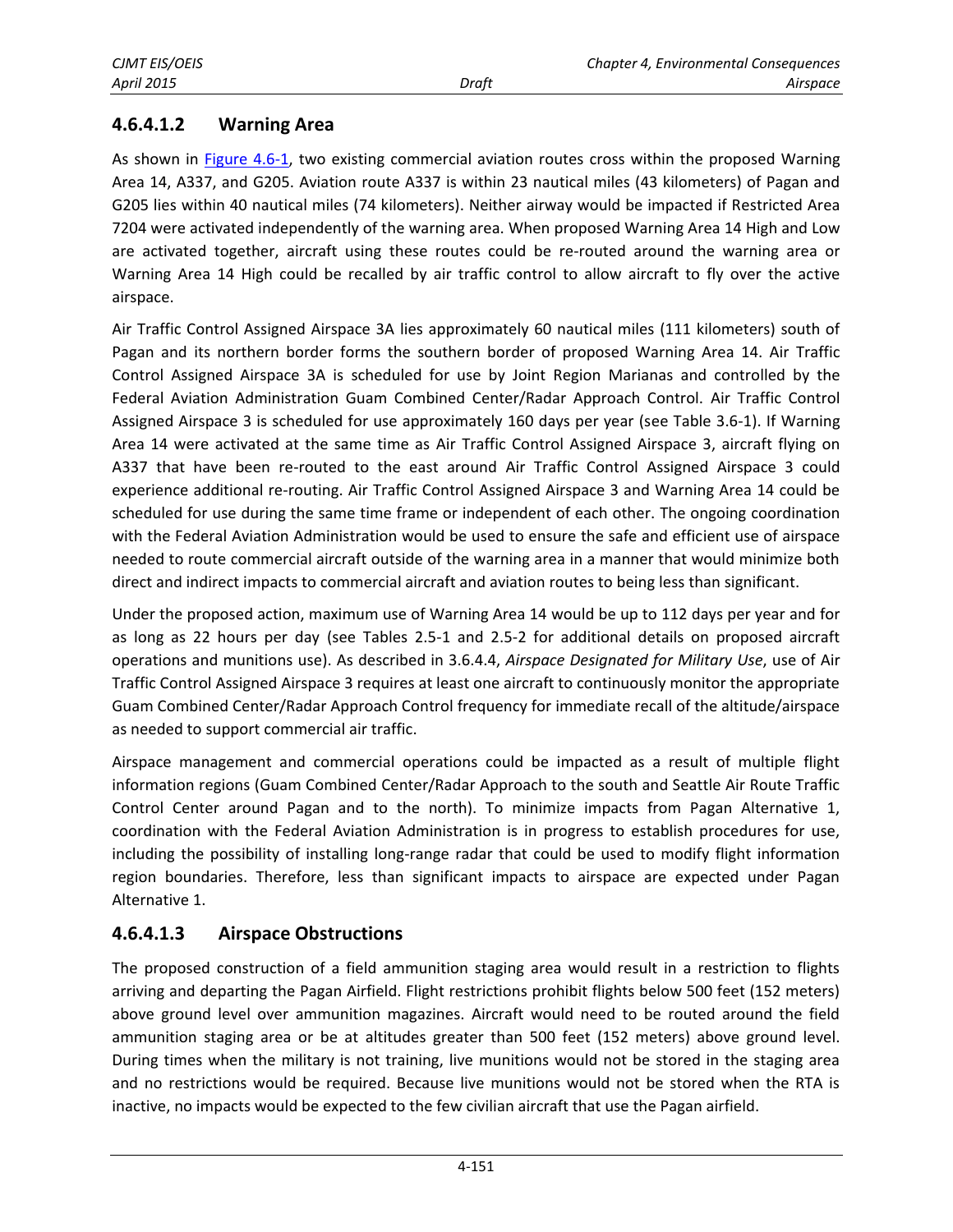### **4.6.4.1.4 Use of Chaff and Flares**

Under this alternative, aircraft using Warning Area 14 and Restricted Area 7204 A/B/C would train using electromagnetic countermeasures such as RR-188 Chaff and MJU-10 Flares. It is estimated that approximately 2,400 self-protection chaff and 2,400 flares would be deployed on an annual basis. Flare use would be limited to areas over water and above 500 feet (152 meters) MSL.

Modern chaff (known as "angel hair" chaff) is thinner than a fine human hair and normally ranges in length from 0.3 to 1.0 inch (7.6 to 25.4 millimeters). Chaff is made as small and light as possible so that it would disperse quickly and remain in the air long enough to confuse enemy radar. The chaff proposed for use contains fibers configured to reduce interference with radars operated by the Federal Aviation Administration throughout the National Airspace System. New Federal Aviation Administration radars are sensitive enough to detect chaff so communication of when and where aircraft are training with chaff permits the Federal Aviation Administration to identify and differentiate chaff from natural weather events (such as thunderstorms) (Air Force 2011). Chaff used for training does not interfere with radio communications.

Defensive flares are not explosive; they are magnesium pellets that, when deployed, burn for a short period (approximately 5 seconds) at approximately 1,202 degrees Fahrenheit (650 degrees Celsius). The burn temperature is hotter than the exhaust of an aircraft engine and, therefore, attracts and decoys heat-seeking weapons and sensors targeted on the aircraft. Flares would be ejected downward from altitudes greater than 500 feet (152 meters) and drop behind the aircraft. They burn out after falling approximately 500 feet (152 meters).

Use of chaff and flares would not interfere with the management of the airspace, and no cases of an aircraft being struck by a residual piece of a defensive countermeasure have ever been recorded (Air Force 2011).

No impacts to other users of the airspace would be expected from the use of chaff and flares associated with Pagan Alternative 1.

## **4.6.4.2 Pagan Alternative 2**

Impacts to the airspace environment would be the same as described for Pagan Alternative 1 (Section [4.6.4.1\)](#page-18-0). Less than significant impacts would be expected for civilian aircraft desiring to use Pagan Airfield based on the low number of operations. No impacts to other users of the airspace would be expected from the use of chaff and flares. Based on the availability of airspace in the region and the ability for Air Traffic Control to recall airspace as needed for commercial operations, less than significant impacts to commercial aviation routes would be expected with implementation of Pagan Alternative 2.

## **4.6.4.3 Pagan No-Action Alternative**

Under the no-action alternative, no changes in existing airspace would occur. Airspace around Pagan would remain as Class G airspace. Special Use Airspace would not be needed to accommodate operations on Pagan. Commercial air traffic would not be required to deviate from published commercial aviation routes. Airspace operations within the Mariana Islands Range Complex would remain similar to current conditions. Airspace configurations would not be altered under the no-action